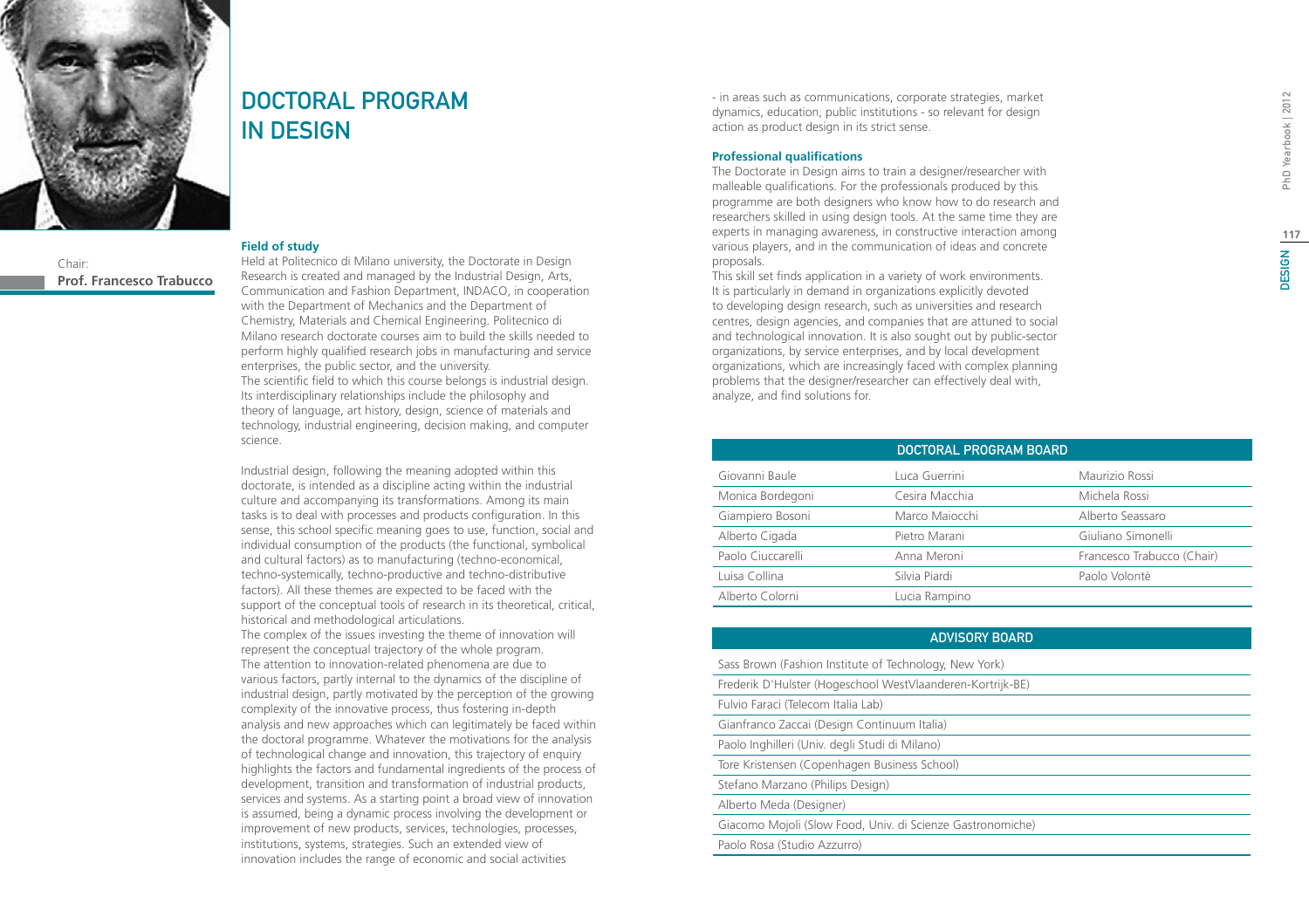# THE USE OF HAPTIC DEVICES TO CON DIRECTIONAL INFORMATION

# **Michele Antolini**

The vast majority of the activities we perform during the day, while working or during our free time, is multimodal. This means that several senses are involved in such activity, usually with a different effort. Vision is usually a very important sense for humans, and for this reason it is often overloaded in respect to the other senses. Information overload is a common issue in multimodal activities, and it has been investigated within several contexts, such as for the humansystem interfaces in industrial and nuclear plants, for fighter jet pilot's cockpit or car drivers. Acoustic alarms are a common example of a way to remove part of workload from the sight, since device has been developed, the the supervisor can be informed about the danger even if he/she is not continuously looking at the warning light. Vibrations are another example of non- visual signaling, commonly used to raise driver's attention if he/she is crossing a lane, approaching a speed bump or zebra crossing. Common mobile phones use vibrations to signal an incoming call, text, or email using the sense of touch instead of vision or hearing.

In this thesis, the use of haptic information to balance sensory workload has been examined. As case study, the wayfinding activity for pedestrian resulted to be a good scenario for

experiments, since it can be considered as one of the most common multimodal activities performed by people. In fact, as discussed and documented in detail in this thesis, during pedestrian wayfinding, sight is the main sense involved, but hearing, touch and, to some extent, smell are extensively used during such activity as well. In addition, it has been developed a novel haptic device, using a torque produced through the gyroscopic effect to inform the user about the direction to follow. The large majority of haptic devices able to guide the user to a destination are tactile (in general, vibro-tactile). Despite some kinesthetic haptic guidance potential threats or however device, which is the result of this At the time of writing, haptic research work, is novel because it is the first one developed by using the gyroscopic effect to produce a torque able to guide the user. This technique permits the miniaturization of the device, thus allowing the integration with modern mobile phones and, in general, small-scale handheld devices. A perceptual test and a navigation task have been performed during the research documented in this thesis. The perceptual test has been performed to validate the effectiveness of the kinesthetic stimulation provided by the device. The navigation task had

the aim to prove the effect of haptic, kinesthetic information on the distribution of mental workload, and in particular on the partial discharge of the vision. This second test has been performed using a small indoor maze (4.20x3.60 m) built in one of the labs available for our research group. From the tests, it resulted that, despite the users provided with a visual map found the way out from the maze faster than the users guided by the haptic device (this also because of technical reasons), the latter performed better in the individuation of visual distractors, i.e. some visual signs which represented useful information.

information for wayfinding is a growing field of study, and several research groups are active on this topic. This research work covers part of this topic, making a step beyond in the knowledge of the impact of haptic information on the distribution of mental workload among the senses, during wayfinding activities. In addition, the working principle of the device designed and developed for the tests has been put through patenting process. Of course, further developments are possible, from a broad investigation about mental workload in wayfinding

involving more senses (such as hearing and smell) and different scenarios (escape from dangerous situations, or guidance underwater) to the design of a smaller, more effective and efficient device using the gyroscopic effect to convey directional information.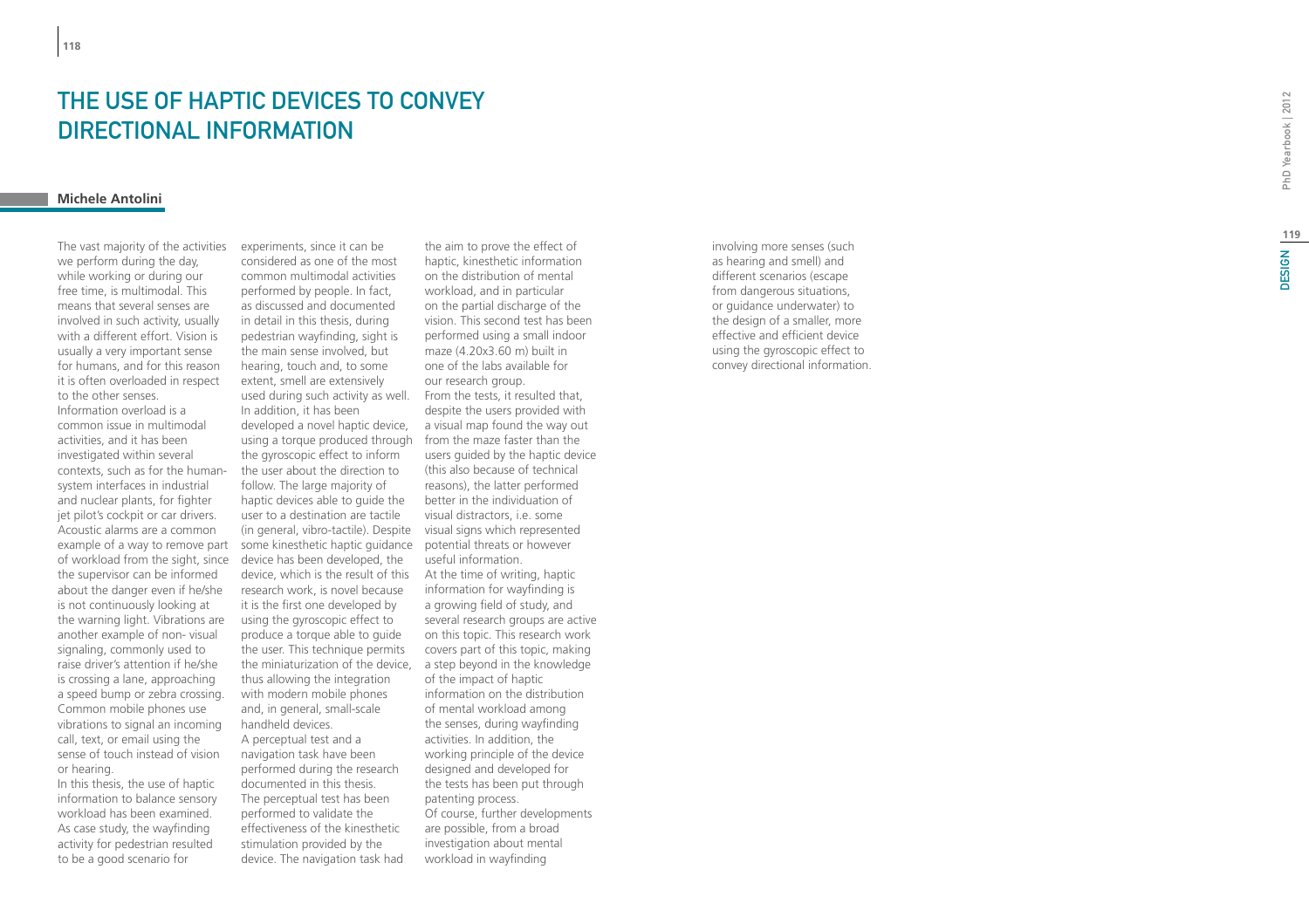# SERVICE DESIGN FOR SOCIAL INTERACTION Applying mobile Technologies for a Healthier Lifestyle

### **Pelin Arslan**

The PhD research explores the relations between service design, health and today's social media specifically through mobile technologies. Due to economic, social, and environmental changes, new forms of wellbeing emerge. On the other hand, mobile technologies offer new opportunities for a more user centered, socially connected, and economically sustainable healthcare system. With the improvement of social media technologies, designing services opens more opportunities to create future scenarios around healthcare. A major focus of research is understand and contribute the service design through effective use of mobile technologies to incite social interaction in promoting healthier lifestyles.

Healthcare is one of the most important issues in human beings life. There are various problems in today's healthcare regarding cost, accessibility to services, lack of healthcare providers and illness oriented approach of actual system. Since the complexity of the problem involves more stakeholders within the healthcare system to provide solutions from different perspectives, it becomes crucial to design participative services.

As it is described in the (Figure 1) chronic disease is a problem



### **1. Interrelations between Problem Area, Solution Area, Tools and Strategies.**

area and an alternative solution is the prevention of chronic disease. One of the strategy to prevent chronic disease is to sustain a healthy lifestyle. Service Design is an approach to active and avoiding tobacco propose solutions through tools like mobile technologies. Chronic diseases are long duration illnesses and generally slowing progression such as heart disease, stroke, cancer, diabetes, obesity etc. Health damaging behaviors particularly tobacco use, lack of physical activity, and poor eating habits – together with environmental problems are major contributors to chronic diseases. However, these diseases are preventable and controllable by daily activities and changing "unhealthy lifestyle choices."

Prevention requires a longterm management of everyday behaviors towards healthier habits such as eating nutritious foods, becoming more physically consumption. These selfmanageable activities could prevent chronic diseases and therefore also prevent some of the important problems of the healthcare system. Selfmanaging an activity requires awareness of what you are doing and the mindset of whether what you are doing is right. Being conscious of the situation, anticipates an active participation in the prevention. Sub-problem of coping with a chronic disease is that patients are not regarded as a relevant factor within the cure. The patient is a network of physical

and psychological functions and interacts with physical, biological, social, and symbolic factors. As Helman [1995] and Manderson [2000] notice traditionally, clinicians focus on the physical and biological aspects. Social and symbolic environments in which patients live and the meanings that patients derive from illness experiences often are not taken into account by contemporary medicine.

Involving patient into the process could be a way to obtain socio-psychological data from a patient. As Goodare and Lockwood [1999] state "Only the patient knows about his or her experience of illness, social circumstances, habits and behavior, attitudes to risk, values and preferences." Obtaining this type of information from patients themselves rather then observing their actions could be another way to active participation of patient in their everyday health routines. Both clinical research and 'experiential knowledge' as defined by Caron et al. [2005] are needed to manage illness successfully." The use of mobile technologies and social media, can help patients manage chronic disease conditions or changing their behavior in order to follow a healthier lifestyle in many ways as tracking and storing health data, sharing these data with friends and families, and consulting their health data with their healthcare providers. The research is based on Frayling's "research through design" model [1993] and explores the practices and processes of design through the participation in three action projects. The purpose is (i) to

explore how to design a service application in the context of healthcare taking advantage of mobile technologies, (ii) to understand the designer's role in designing service for a healthier lifestyle and (iii) to investigate the use of participatory and service design tools for the engagement of users in their long-term healthcare management. The research begins with a summary of research background, motivations and methodology concerning how service design through mobile technologies for social interaction could provide an approach for healthier lifestyles. This section provides a guideline to the overall dissertation giving an introduction of research problem, explaining the objectives of the research and how these objectives will be achieved by selected methods. The thesis book is composed of four parts. The book gives an introduction explaining the context, the problem area, the aim and the methodology used in the research. The first part, which includes three chapters. explores theoretical background including literature review, field research and case study collection strategies. The state of art gives an overview of previous work done in the field regarding key conceptual themes; 'design thinking towards service design', 'mobile technologies and participatory tools for social interaction in the context of healthcare', 'research strategies for designing health services'. The second part structured in four chapters, in which three of them focuses on action projects regarding healthier life service scenarios. The

results and analysis of the three practiced led projects. This chapter proposes a conceptual framework for designing services for healthier life, and designer's role in designing services providing also discussion of existing barriers to embracing participatory approach. It investigates together with the results, the effects of methods used as a data obtained. The conclusion part gives an closing outline if the research problem has been solved, to what extend objectives has been achieved, how this knowledge can be used in different areas of research. This PhD research gives specific contribution to service design field and the role of service designer in healthcare is, (i) the creation of relation between actors through of their creativity and intuitive competences, (ii) the capacity of translating and transforming ideas, desires, and the need of actors in visual representation forms, and (iii) developing new tools to help users to develop behavior, and problem addressed; for experts to help them structure, synthesize and communicate user behavior.

third part concludes research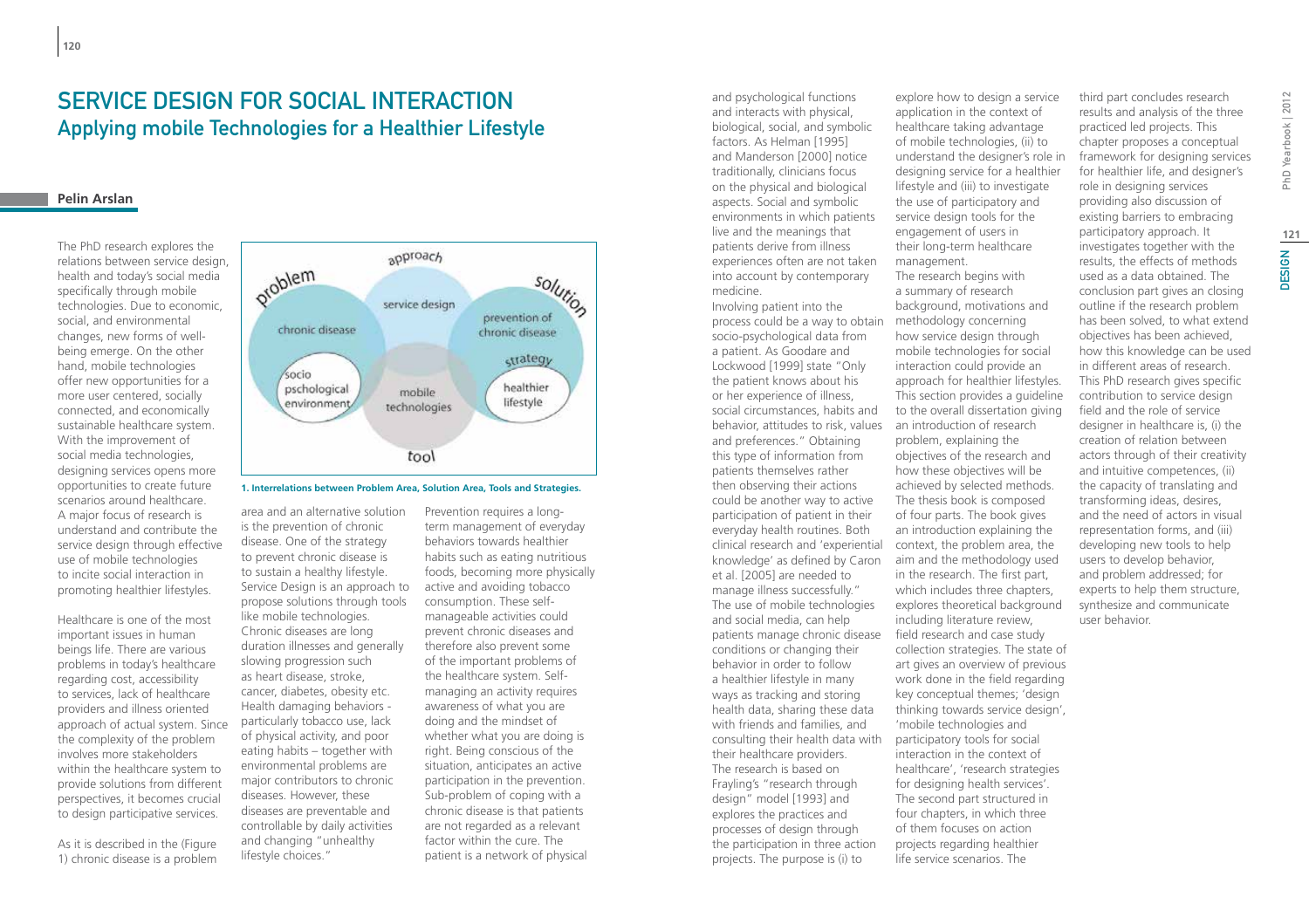# EXPERIENCES FROM CONTEMPORARY ANIMATION FOR AUDIOVISUAL DESIGN Practices, process, productions

# **Elisa Bertolotti (Industrial Design and Multimedia Communication)**

Animation is almost everywhere in all contemporary audiovisual productions. Nevertheless craftsmen animators, who are working in a dedicated way, establishing an intimate relation with their instruments, making conscious technical and aesthetical choices, often work isolated. An important heritage from animators is therefore not given enough exposure: their high quality researches and inventions not only from the technical, methodological, process, but also narrative and linguistic point of view are known just by an élite of enthusiasts and professionals who attends specialized conferences and festivals. Design has always used the moving images for their communicative effectiveness, which is primarily expressed when harmonized with the narrative. Often images are used in design in an intrumental manner, in order to propose scenarios, stories of existing realities, to communicate and promote changes and identities, until, in some cases, they become the center of its theoretical and practical research. If design works with moving images and *animation is everywhere*, inevitably design meets animation. In this sense, the study of animation becomes then vital for design, especially in the very heart of

craftsman practices which carry a rich technical and procedural toolbox that might otherwise be disregarded.

What audiovisual communication by Hochschule für Film und design can learn from these experiences? Is it possible to imagine criteria, ideas, methods for communication relevant for designers' practice when they have to construct (and then keep) an audiovisual project? This research explores animation from a communication design point of view. It focuses on the craftmen animators work, characterized by a long process of research and reflection. Its objective is to understand what audiovisual communication design can take from contemporary animated film production, seen as situated projects, in terms of methodology and workflow in order to relate it to the productive and distributive conditions of its own environment.

A limited number of animation projects currently in production have been taken into consuderation: *Via Curiel 8* by Mara Cerri and Magda Guidi, in Pesaro, Italy: a short film animation hand drawn and colored frame by frame, coproduced by *arte* France; *About Love* by MagicMindCorporation from Berceto, Italy: a TV series

project made in stop motion with magnets; *Wandernd Haus voll Vogelwasser* by Veronika Samarsteva, a short in cutout multiplan produced Fernsehen (HFF) in Postdam, Germany; PFFUIT PFFUIT PFFUIT by Florent Lazare, produced by *Kawanimation*, Paris: a project for a TV series about ecology made mixing many animation techniques with live action; three animation projects by Ursula<br>Ferrara for three documentaries Ferrara for three documentaries (*L'amore e basta*, *Sulle strade di Nanda*, *La passione di Laura*). Afer 25 years on self founded animation projects between Lucca and Pisa (Tuscany, Italy), Ursula Ferrara is here working on commission.

The animators' daily work was observed closely, using ethnographic qualitative research techniques: qualitative interviews and participant observation. The work's process, the contribution of others and the time management of each project have been reconstructed to highlight relations between the technical and procedural choices and the production limits (time, resources, people involved). The research result is a reflection on contemporary visual practices through the stories of some animators' practice. These experiences are told to the designers' community,

especially to audiovisual communication designers, as source of inspiration from both the aesthetic and the project point of view (design choices on techniques, on process, production and distribution).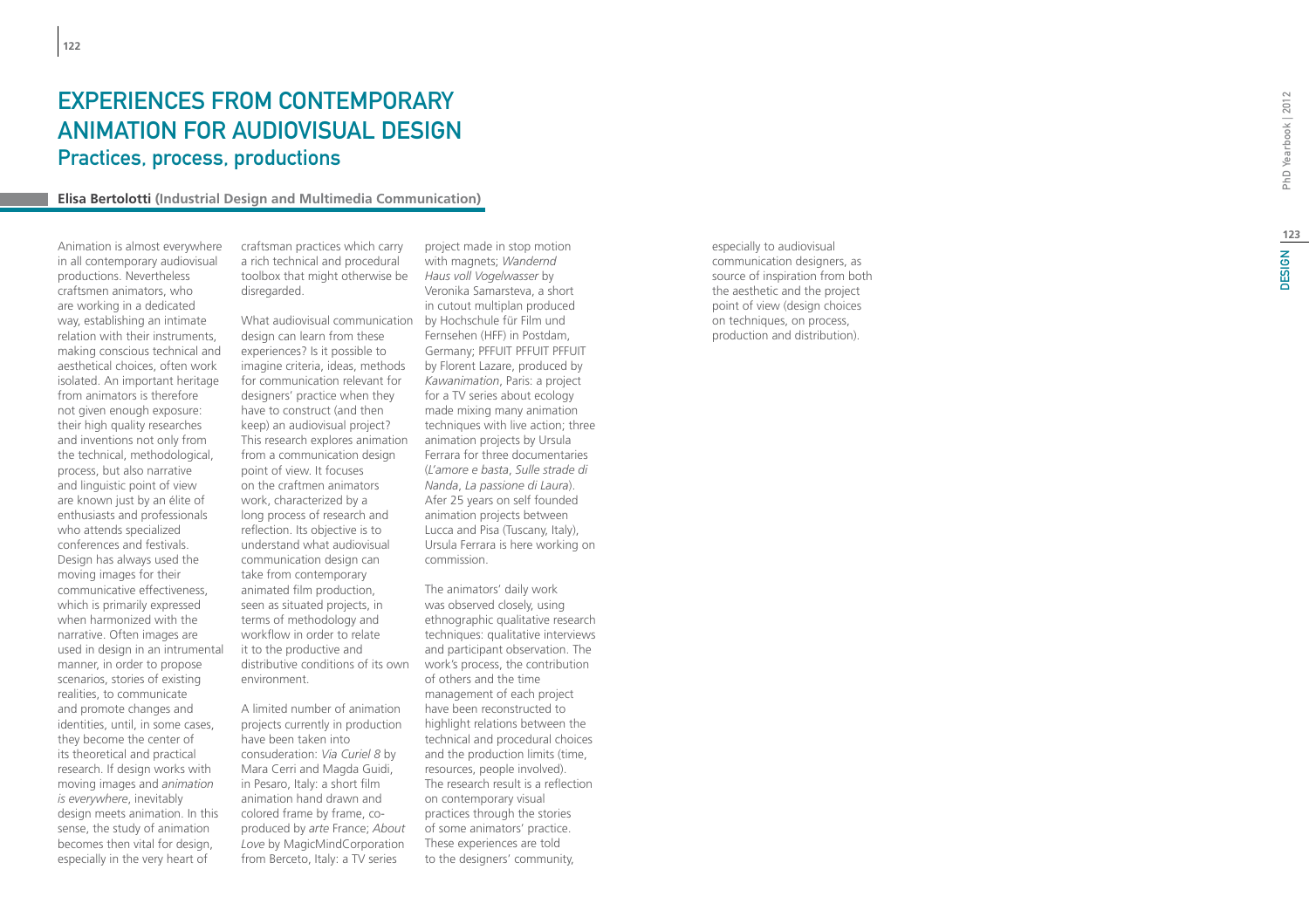# IDEAS SHARING LA Community Centred Design for Multifunctional and Collaborative Food Services

### **Daria Cantù**

In recent years Design has taken an active role in projects for 'place' development, where a 'place' is defined as the result of the interactions among the anthropic, environmental and built territorial components. From the service design perspective this means dealing with relations between people and local resources, and facilitating the creation of actor/ service networks within a defined territorial area.

The context where this doctoral research moves is the relation between cities and periurban countryside, where two main problematic areas emerge: firstly, growing urban sprawl overwhelms the surrounding agricultural land, which loses its function; secondly, small and medium farms in these urban green belts face major economic problems. However, in this framework many opportunities connected to social innovation are emerging. There are groups of people that have found new ways of obtaining fresh food locally, creating real services based on collaborative relations between city dwellers and small and medium organic farms. It emerges from literature that the enhancement of these connections is the main strategy to be pursued for a sustainable development of periurban areas. According to European directives, supporting actions

should strengthen the role of farmers by promoting agricultural multifunctionality, meaning the ability of a farm to offer a multiplicity of services while keeping food production as the main activity. Strategic and service design work in this context by activating small, locally based projects, in order to support the existing best practices, to activate resources not yet valorized and to create new services. In order to understand the practicality of carrying on such supportive intervention, this doctoral research adopted case studies and participatory action research with a "learning by doing" approach. Moving from the collection and analysis of existing cases of social innovation, the thesis furthers knowledge of de- mediated food services, highlighting their offering and connections between the actors involved, and the relations and experiences characterizing such solutions. From this preliminary analysis it then defines a new typology of services, called 'multifunctional services'. Due to their relational nature, these enhance connections and collaborations in the territory, pushing its development. These mid-way results reshaped the initial research question into: how can we take advantage of already existing multifunctional systems to design a local food service network?

Starting from the hypothesis of working with local communities from the beginning of the process to achieve sustainable service solutions, multifunctional farmers' markets were detected as suitable places to start a testing phase aimed at codesigning new service ideas with the communities of producers and consumers. This approach, defined as Community Centred Design (CCD), adopts the methods and tools of User-Centred Design (UCD), scaling them up to community size. It calls for work within the local context, right from the beginning including people in the design process who will be directly affected by the future services. The action-research was carried out for more than one year, in the Earth Market in Milan, in the framework of the Feeding Milan. Energies for change project, and in the Greenmarket in Union Square in New York City. It led to the outlining of a new format for service design intervention for sustainable territorial development, redefining the role of designers in such contexts. They become facilitators and triggers of participatory projects involving localcommunities, developing step-by-step tools to support strategic conversations with the actors involved, and acquiring new knowledge and competencies on field. The result of this research is

the definition of a format for design intervention in projects for 'place' development: the "Ideas Sharing LAB". This is a temporary Living Lab, set up in the market place, which functions as an engine to activate new services and synergies in the process going from the scenario building to the service implementation. The main contributions of the research are:

- ∙ specific knowledge of demediated and multifunctional services
- ∙ the framework and opportunities for CCD
- ∙ an analysis of the peculiar features of CCD
- ∙ design tools and strategies when applying its skills and competences in this context.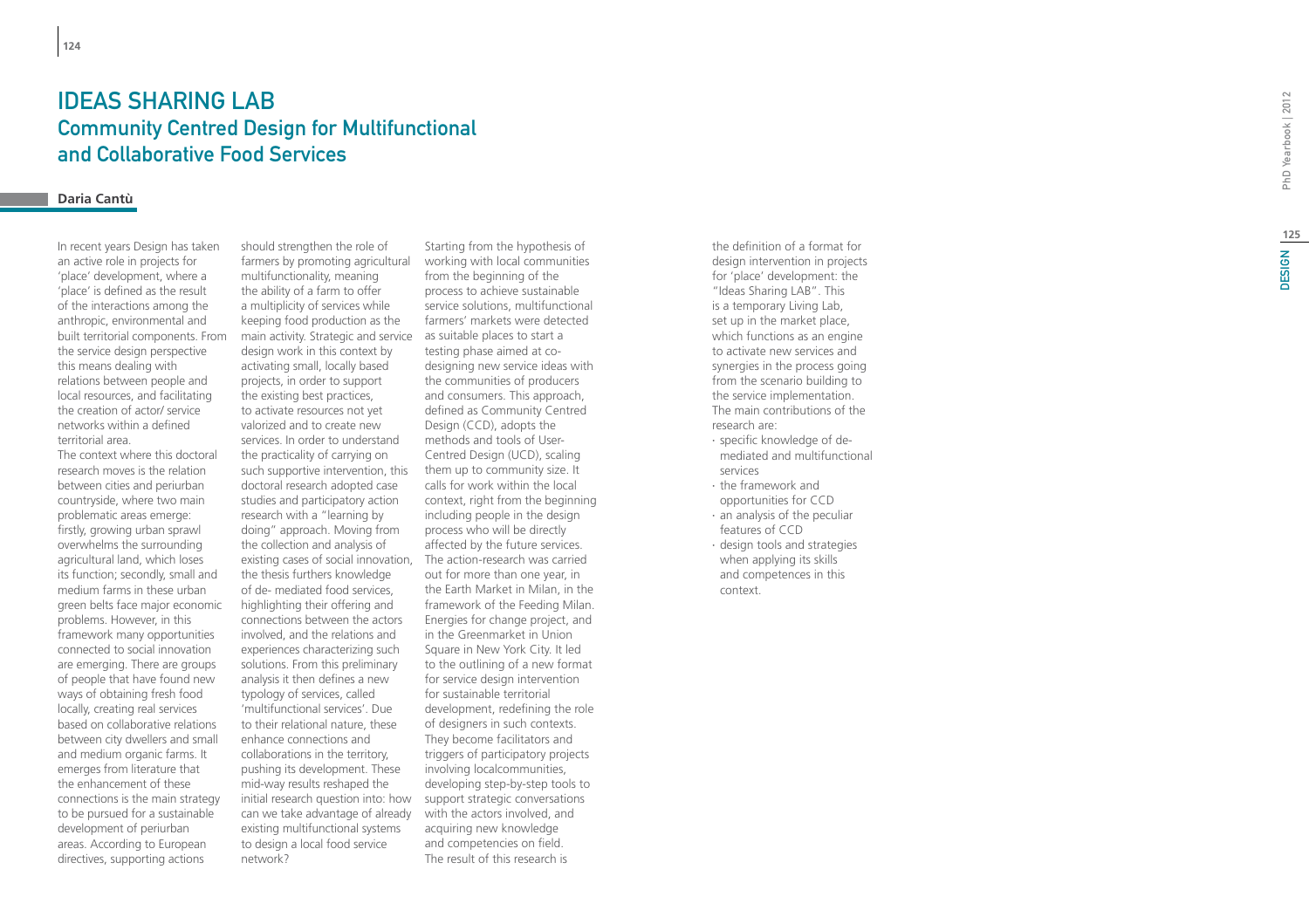# The introduction and scaling up of sustainable Product-Service Systems A new role for strategic design for sustainability

# **Fabrizio Ceschin**

It is now commonly accepted that the dominant socioeconomic development models in industrialised contexts are unsustainable. A concept that theoretically and practically represents a promising model to steer our production and consumption systems towards sustainability is the **Product-Service System (PSS)** one. A PSS is a specific type of value proposition that shifts the business focus from selling products to offering a combination of products and services jointly capable to achieve final user satisfaction. If properly conceived, it can offer an economic and competitive incentive for stakeholders involved to continuously foster improvements in resource productivity. Thus it represents a promising economic model to decouple economic value from material and energy consumption. were formulated: A wide number of research projects in the field of PSS and sustainability have been recently supported by EU funding, and several design methods and tools have been developed in the last years to orient and support the development of sustainable PSS. However it has to be underlined that the application of this concept is still very limited. The reason is that sustainable PSSs can be considered, in most of the cases, **radical innovations**, because they challenge existing

customer habits, organisational structures and regulative frameworks*.* Therefore the challenge is not only to conceive sustainable PSS concepts (several methods and tools can in fact be used to support this task), but also to understand which strategies and development pathways are the most appropriate to favour their introduction and scaling up. There is in fact *a knowledge gap regarding the dynamics, mechanism and factors driving the implementation and diffusion of this kind of innovations* and, consequently, there is a lack of strategies, approaches and tools to enable *strategic designers, project managers* and *management consultants* in designing, managing and orienting this process. This study focused on this unexplored research area. In particular the following **research questions**

*RQ1] How do sustainable Product-Service System innovations take place?*

- ∙ a. What are the dynamics and factors that facilitate and hinder the process of introduction and scaling-up?
- ∙ b. Is it possible to manage and orient this process? And if yes, how?

*RQ2] Can strategic design have a role in supporting and orienting this process?*

∙ a. If yes, what kind of knowledge base and capabilities are needed by a strategic designer? ∙ b. From an operational point of view, what is the design approach, methods and tools that can be used in practice?

In order to answer above mentioned research questions, a three-stage **design-based** 

- **research approach** was applied: ∙ A *preliminary research stage (I*
- *stage)*, aimed at exploring and describing how sustainable PSS innovations take place: what are the mechanisms, dynamics and factors influencing the implementation and scaling up process. This stage was based on a literature review and case study research, and sought to provide an answer to RQ1; ∙ A *prototyping and assessment*
- *stage (II stage)*, aimed at developing a design approach (and related method and tools) to enable strategic designers in designing and facilitating the process of implementing and scaling up sustainable PSSs, as well as building up the design knowledge base necessary to support design practice. This stage was based on an iterative process characterised by a continuous implementation, assessment and refinement of the design approach (and related method and tools) in practical design experiences (2

projects and a design workshop with graduate students). This stage focused on answering to RQ2.

∙ A *reflection stage (III stage)*, aimed at undertaking a retrospective analysis of the whole study, to specify original contributions, generalise the research results, and identify promising directions for further researches.

The **I stage** of the research provided significant insights and the understanding on how the introduction and scaling up of sustainable PSSs takes place:

∙ **1]** A *framework describing and explaining how sustainable PSS innovations take place* was developed. It reduces the complexity of the process and provides a comprehensive overview of the main influencing factors. The framework describes the process can be concluded that: of introduction and scaling-up as ∙ **1]** *A new role can be played*  a transition path, characterised by an incubation phase, a sociotechnical experimentation phase and a scaling-up phase. It also brings all the influencing factors together, grouping them in four main clusters (factors related to the societal embedding process, the actor network, the project vision and actor's expectations, and the learning process).

∙ **2]** The research contributed to clarify how *socio-technical experiments* can trigger the process of introduction and diffusion of sustainable PSS innovations. Building upon insight from transition studies and the result of the first part of the research, a definition of socio-technical experiment was developed. It identifies the key issues to be addressed when designing and managing this

kind of experiments. ∙ **3]** The research conceptualised the functions that *sociotechnical experiments* can play in transition processes: experiments can act as *Labs* 

(to test, learn and improve the PSS innovation on multiple dimensions), *Windows* (to raise interest on the innovation project and the related actors, disseminate results, build-up synergies with existing similar projects/initiatives, and attract and enrol new actors) and Agents of change (to influence contextual conditions in order to favour and speed-up the societal embedding process).

The **II stage** of the research aimed at understanding the potential role that strategic design could play in designing and facilitating the introduction and scaling up of sustainable PSSs. It

- *by strategic design for sustainability*: not only in generating sustainable PSS concepts, but also in designing and facilitating transition strategies to support and speed up their introduction and scaling up. In other words, it is a strategic design capable of guiding and supporting a company, an institution or a network of actors, in the process of ideating sustainable PSS innovations, as well as in the process of designing and facilitating its introduction and gradual embedding of these innovations in society. ∙ **2]** On the basis of this new role, the research contributed to
- clarify the new *design attitude and capabilities* needed by PSS designers to operate at such strategic level. It also identified

# the *design knowledge base* that strategic designers need to

be equipped with. ∙ **3]** Furthermore, on a more

operational point of view, the research developed a practical *design process, and associated guidelines and*

*tools*, to support *strategic designers, project managers,*  and *consultants* in designing and managing the societal embedding process of sustainable PSS innovations. The whole process consists of *3 phase*s (incubation; sociotechnical experimentation; and scaling up.) and *5 activity clusters* (vision building and expectation shaping; action plan development; actors network establishment & development; action plan implementation; monitoring, evaluation and learning).

∙ **4]** the research translated all these results in a **tentative handbook** that seeks to provide the necessary theoretical knowledge and the practical how-to-do-it competence to support practitioners in introducing and scaling-up sustainable PSS concepts. It merges three different levels: *theoretical, practical* and *illustrative* ones*.* The handbook was evaluated by 7 practitioners and 14 academic experts and the assessment results were used to improve and refine the handbook.

The **III stage** of the research provided a retrospective analysis of the study and specified the main research finding, as well as limitations, generalisations based on results and recommendation for further research.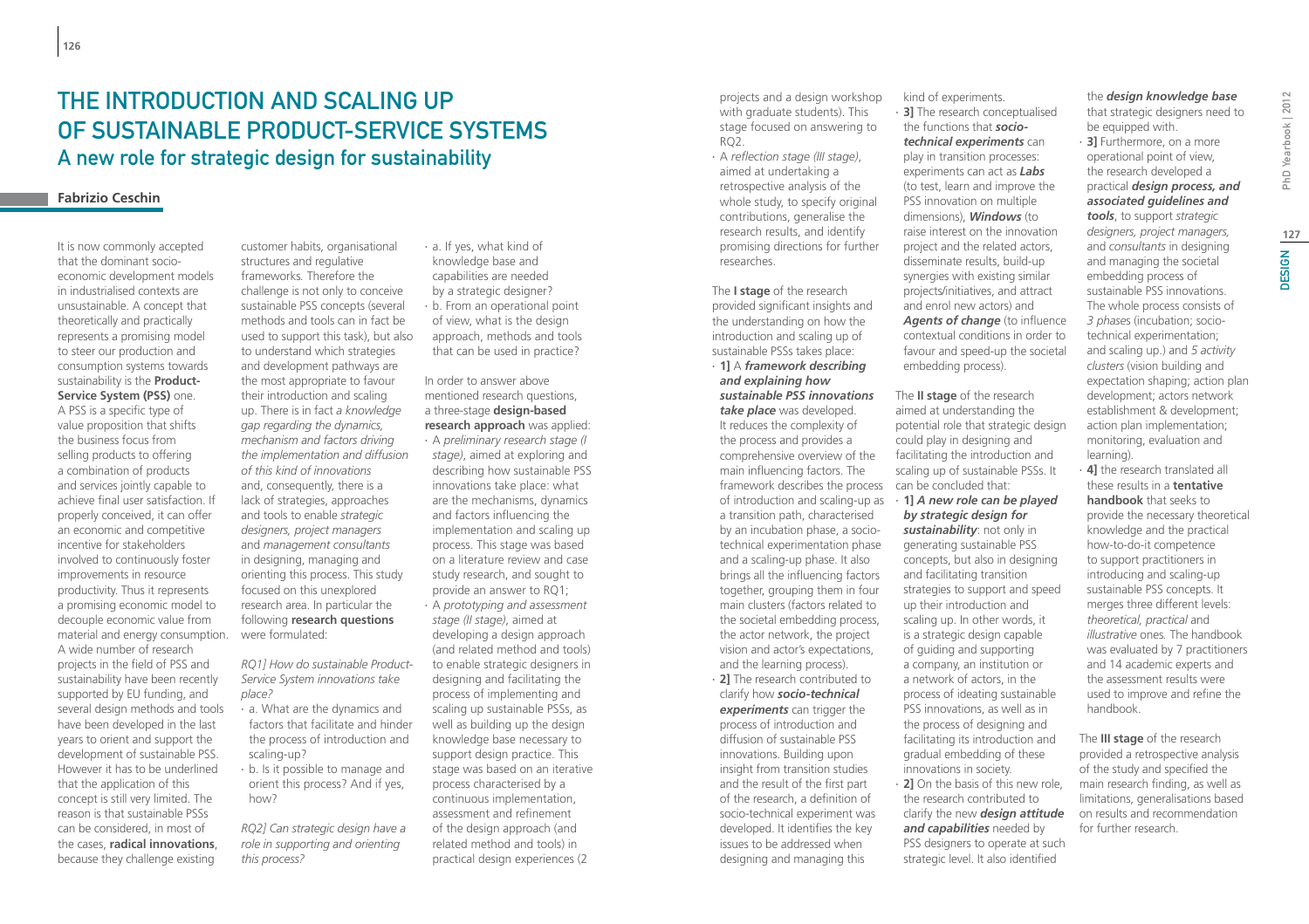# THE IMAGE OF THE CITY. JERUSALEM and the stratification of sense

### **Luigi Farrauto**

Throughout the centuries cities have been constantly changing, together with their image, their *imageability*, therefore their graphic representation is being constantly adapted to those changes too.

The evolution of digital technologies enables now new forms for visualizing the city: from the location-based representations of data to dynamic cartographies, that describe cities displaying in real-time flows of data, information, things and people. The tools that once allowed the cartographer to make maps have radically changed: the empirical analysis of the environment has been transformed into a true work of digitalization, in a data flow, led by the evolutions of technologies and tools, such as GPS and GIS; inks and prints on traditional media are now visual representations obtained through computers and software. The rapid success of digital cartography has made the world's knowledge an everyday real-time experience. Nowadays, cities, territories and activities no longer have secrets. However, statistics reveal that more and more people have very little knowledge of the world. Maps are losing the *symbolic power* they used to have in the past: although extremely accurate, they seem to fail in visualizing meaning; *'sense'*. Geography, as

a discipline, is facing a big crisis, due to the sudden changes in the way we experience the world. Atlases are disappearing from school shelves, and geography classes are being deleted from school programs. The world knowledge seems to be nowadays confined to a *Google* search. According to a recent Huffington Post article, traditional maps are listed to be one of the 20 things that became obsolete this decade, therefore their fate might be to disappear: digital cartography is about to be the only tool for discovering the world. Throughout the history maps have played an important role in the society, by being not only a way to depict the territory, but also a mirror of humanity's dreams, fears, ambitions or passions. In ancient times, cartographers left a trace behind their maps, their *personal* trace, which can be considered as a sort of cartographic memory, made of calculations errors, annotations, advice: human traces which made maps a hyper in the digital world. symbolic artifact. Centuries ago, it took travelers several years to report their trips: ancient cities were described through long tales, diaries, novels. The *surveyor* was both the person in charge of the journey and the map designer; that is the reason why every map was the result of years of navigation.

Nowadays, modern travelers, or the *smart city users*, can easily track their journeys in real time, through simple and almostubiquitous objects, such as *smart phones* or tablets. The modern city can be constantly monitored through several location based and crowd-sourcing tools; so can its services can be very well improved by information-sharing processes. If centuries ago news about cities and people needed months to travel from person to person, now every single city is exposed to a non-stop flow of data, providing the entire world with a huge amount of information. Every day, on-line news tell us many stories about the city, through articles and dossier; thousands of data, thousands of "fingerprints" which emerge from the digital world. Those 'fingerprints' are data generated by GPS users, or by journalists while mentioning the city in their articles. They define a city-image, a memory, a cartography of places made of what has appeared somewhere So how to record these geographic fingerprints? How to keep trace of the virtual traces left on a city? How to visualize the city digital memory? Can this kind of visualization help us in better understanding the city's dynamics?

visualizing the city's images which are obtained by analyzing its *'digital fingerprints'*: human traces left in the web by people experiencing the city. The first, theoretical part of this research explores the history of cartography, by analyzing the relationship among the subject (people looking at the map), the object (the map itself), and the 'object of the representation' (themapped place). Several ways of city-visualizations have been analyzed, in order to set a diagram in which to define a research focus. For this sake, methods and technics of mapmaking have been explored, in particular those concerning emotional cartography and subjective maps. The focus of this research are the "*divided cities*" and their cartographic visualization. Jerusalem, the Holy City, the center of every maps for centuries, has been chosen for the project-part of this thesis, since it's one of the most disputed cities in the current have often been the topic of the discussions themselves. Beyond controversies and *cartoversies*, this thesis aims at analyzing Jerusalem from its digital image, in order to build new thoughts about the place, new ideas, giving it a meaning and a sense.

This PhD thesis aims at

### **Project**

geo-political situation, and maps 2011. This amount of data made In order to achieve this goal, we first selected a list of on-line news, choosing from both local and international newspapers. Than we created a list of geotags, containing Jerusalem's places and landmarks' names. Through the software *Processing*, we then operated an automatic on-line search of each geo-tags, on each of the newspapers' databases. We ended obtaining a list of places in Jerusalem, with the number of mentions from each source, on a particular time-span. After the data analysis, we started visualizing them on a series of choropleth maps, in which Jerusalem has been depicted through the "newspapers' mention lens": if a city-neighbor has never been mentioned, thus, it's not going to appear in the map, becoming a 'white space', or 'silence'. We collected thousands of geo-data, searching from 15 newspapers' databases any geographic text, appearing on an every article written between 2001 and several city images possible: one tailor-made city map is designed according to each newspaper and each time-span. We could eventually design a city atlas, **NextArcheology**, made of the full stratification of map. *NextArcheology* can be considered as the visual

memory of the digital city, of Jerusalem's *digital fingerprints*. The atlas can be used as a city-image database, useful for researchers willing to deepen some geopolitical issues, or to understand how the image of a certain part of the city is changing through the years. The atlas itself becomes a source of stories about the city, the ground where further research could be digging for getting new discoveries, new knowledge. Through the atlas we can build new thoughts about the city, discover untold stories or understand its past. That's why we decided to mention the archeological process, with which we share the idea and the necessity of exploring and understanding the past in order to better understand the present.

**DESIGN**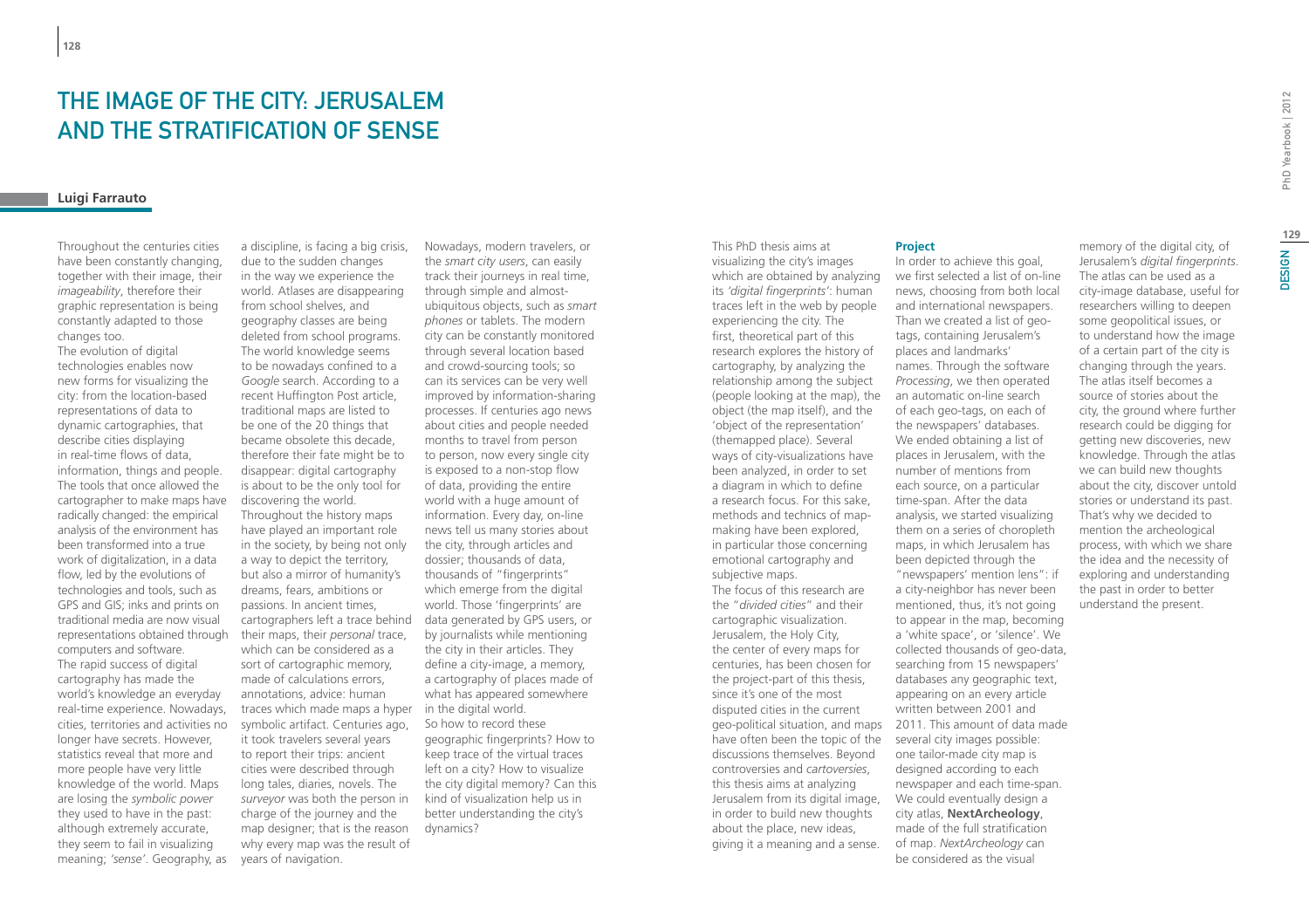# A TRANSDISCIPLINARY INVESTIGATION OF THE ROLE OF SPATIAL DESIGN FOR THE UNDERSTANDING OF IN-BETWEEN URBAN SPACES

# **Elisa Lega**

The starting point of the research comes from observing what contemporary mobility is now creating within the urban scenarios, continuous spaces of exchange, shifting the philosophical and builtenvironment discourses from the fixed spaces of staying to a new perspective regarding the *spaces of transition* - the spaces of change, reuse, interpretation.

The theoretical and critical background of the research focuses on the one hand on the analysis of the trans-disciplinal identity of Interior Design as a discipline able to cover the different fields of the project for spaces, with specific attention to the approach of Space / Spatial Design.

And, on the other hand, on the gradual emergence of new categories of spaces, referring in particular on those uncertain and intermediate spaces generated by taking pert or not to the contemporary urban system, the *in-between* urban spaces. Two aspects supporting each other and highlighting the ability to define different contexts in which to act according to new logics taking into account the rapid change of places and the complexity of values that constitute them.

Starting from Interior Design values the research builds an exploratory / interpretive path that wants to propose Spatial Design logics for *in-between* urban spaces. **SPACE/SPATIAL DESIGN:** *design* 

*activity for the design of spaces* 



**1. Re-phasing urban density - in-between urban spaces.**

*(interior/exterior) and its related tools/equipments system, for the widespread inhabited urban realities of the third millennium, through innovative environmental relational and logical configuration strategies - progressive and regressive, even systemic. (Piccinno, 2008)*

∙ *IN-BETWEEN* **urban spaces:** *intermediate and uncertain spaces with strong physical or relational or temporal values of connection/ disconnection with the nearby, in which there is potential to activate new dynamics/relations capable to generate spatial quality with the surroundings.*

The contemporary urban field underlines the existence of a new typology of public domain, different form the past agora of public life, where strong dynamics and eventlike experience take place together with new interpretations and meanings of spaces. This involves a departure from the notion of technical functionality of spaces to

that of a dynamic semantic system of liminal places, getting closer to the concept of *cultural geography of travel* (Hajer, Reijndorp, 2001) by which there is potential for the *in-between urban* spaces to become new meaningful places and hence new types of public domain. This interpretation of spaces leans on a notion of performative environment focusing on what a building or a place actually does rather what is said to be.

The research wants to investigate how Spatial Design, in relation with theoretical and practical inputs generated by bordering disciplines, could find in that type of domain a new ground where to operate in terms of relational innovation within the urban spaces, by using it's non invasive skill to affect the context, it's adaptability and reversibility to the ever-changing needs as a key point feature to keep the pace with the modern urban metabolism. By means of Spatial Design, together with inputs coming from other fields







**3. Open interpretative analytical deisgn model for the Spatial Design of in-between urban spaces.**



**4. Open model applications - In-between as site specific or generic.**

of knowledge (Architecture, Cultural in discussion in favour of identify a Geography, Philosophy, Sociology, and Art), the idea of polarities which usually characterize our social and spatial organization (for example in the contrast between the private and public, physical and virtual reality, etc..) can be placed

Psychology, Anthropology, Literature of spatiality, another space in which category of third space, a trialectic occurs in the presence of the two opposites.

> The *in-between* spaces are carriers of complex urban qualities and are *not simply spaces suitable for dynamics and realignments, but are*

*the only place - the place around identities, between identity - where the question of becoming, openness to the future, goes beyond the conservative impulse to maintain the cohesion and unity* (Grosz, 2001).

Challenge of the research is to build an *open* and complex interpretative/ analytical/design model to organize the multiple aspects for the understanding an design of *inbetween* urban spaces. To obtain that results along the research have been developed different models to understand the theoretical values (interpretative model) and spatial/relational/ temporal qualities (analytical model) of *in-between* urban spaces together with a selection of methods, parameters and tools used, in the broad academic scenario, to investigate heterotopic spaces with a trans-disciplinarity approach.

The application of the *open* model suggests a process to develop design proposal for *in-between* urban spaces that follows three main phases built upon various parameters: analysis and collection parameters (Exploratory phase), proposal parameters for the enhancement of the experiential, spatial, functional, temporal qualities/dimensions (Design phase) followed by the proposal outcome in itself (Design outcome). Aim of the open model is to provide ad-hoc tactical responses to the wide variety of *in-between* urban spaces by selecting/connecting the different elements that constitute it through a high degree of freedom in order to develop a broad number of application options oriented to the enhancement not only of the place but of the identity, image and perceived values of this type of relational spaces.

**131**

**DESIGN**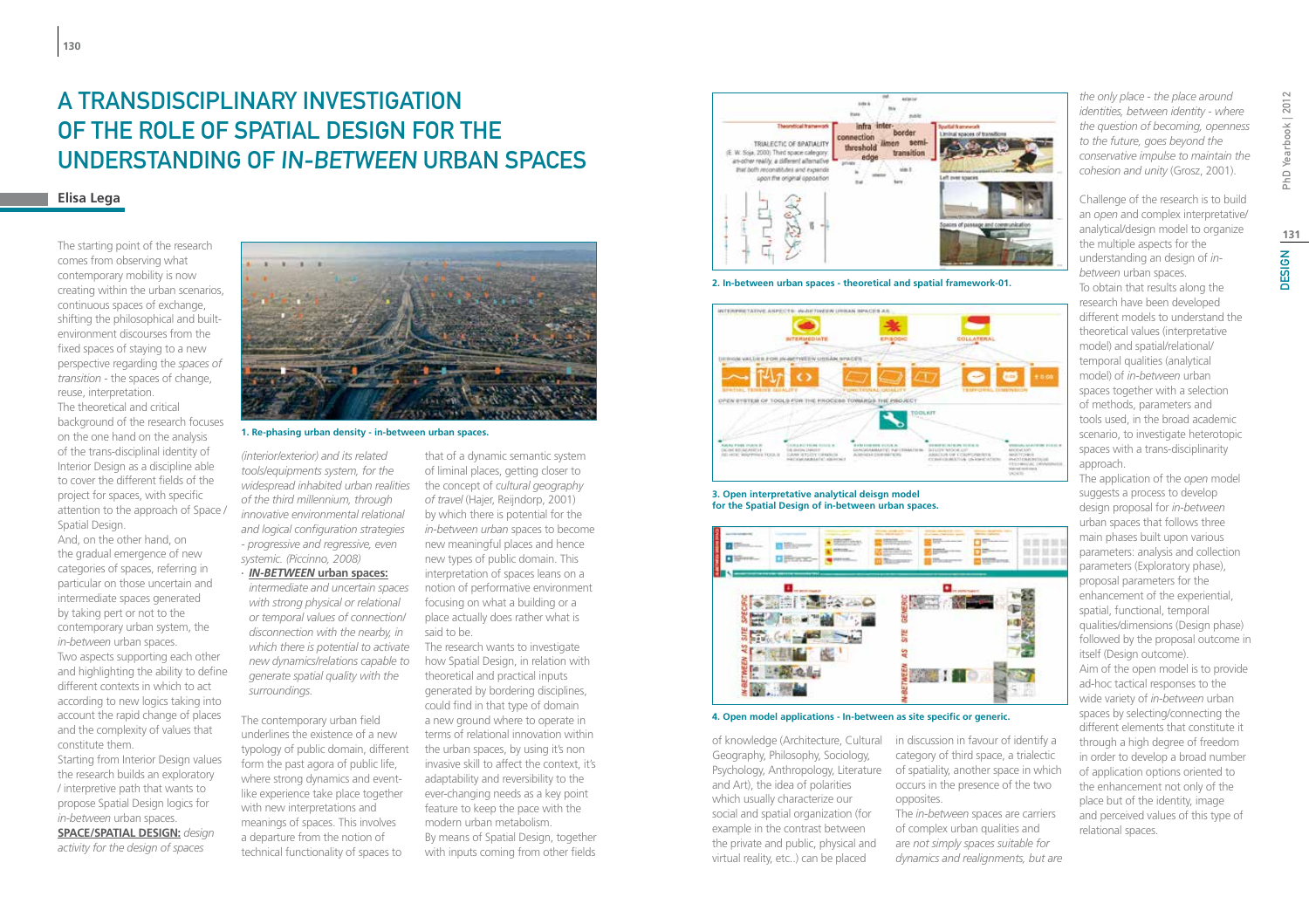# Colourful City: Colour, urban space, identity of the city during events

### **Xia Liu**

The relationship between city identity and colour has been discussed from different viewpoints, colour as the emotion elements, colour as a decoration elements, and colour as a historical element to protect and restore the ancient city colour landscape, and the Colour Geography of Lenclos. All of them described the colour important to city identity and image.

With the globalization trend, the fierce competition among cities and the coming of communication age, some scholars emphasis that colour is a symptomatic and symbolic element in the transformation process of modern city from the tangible to the immaterial image, while facing up this chromatic complexity of contemporary city, need to use colour to create more harmonious relation between urban space and human being multi experience, and in the process of design, communication, perception and aesthetics are the basement of the possible colour interpretation. From another aspect, the

events become the important opportunity to display the city character and image because of his role of revitalizing the degrading inner city with a brand new image, But the study about events mainly focuses on

four fields of communication and media, mass culture, public relation and recreation and tourism. The contents touch upon the event definition, the concept system and category, the research about tourists who participating the events, policy adaption in event places, the strategy, planning and management of events and results, assessment and effects of events etc.

But there exists a lack of research to overlap and connect three of them, colour, city identity and events, and how to use colour to improve city identity during events. Therefore, our hypothesis is that the convergence among three branches of colour, the building of city identity and event can generate a very different future. Actually, the signals of this convergence already can be watched in recently hold mega events, especially with the development of new technologies like multimedia and smart light and their creative applications, it was found that there exists a strong need to close the gap among different event designers, such as urban planners, architects, designers and light designers etc to build the harmonious and vivid event environment because they work in different "spaces", levels and fields, there lacks a dialogue platform and a series

of cooperation method to create better design model and process.

Around these concerns, employs three groups of case studies and one sort of empirical research and action research through mixed approaches between phenomenological and action research: First literature research and three groups of case studies will provide some methods, tools and principles for following action research. There are no complete and absolute answers to it; they will provide a possible open design strategy and toolkits to observe the conclusion by participation of the designers with the different background in order to contribute knowledge by the questions for further practices and research.

The first group of case studies is a slight case study by desk research mainly to discuss colour application about if and how colour to revitalize and shape city identity and activate urban space in various contexts and levels, these cases are divided into different classifications according to their functions. Finally, summarizes those cases and their possible roles in building city image and identity. Second group of case studies includes Beijing, Berlin, Venice, three cities based on two different situations are collected to make a contrast from the

viewpoint of human being's perception during event. As a visitor, I took the chance of visiting La Biennale di Venezia to And in order to illustrate and do a deeper field investigation, finally make a detail contrast between two different city situations.

Case studies (Group3) based on the Mega-events following the timeline (Olympic Games) to understand what already happened in the past, these deeper case studies will bring an important reference for next step to develop the colour design strategy and toolkits. Based on the results of literature effective approach to explore research and three groups of case studies, here has a proposal: the acupuncturetype colour design strategy, which seeking to achieve both integration and a systematic method to build up contemporary city identity during events and post events. Due to the integration of multidisciplinary and interdisciplinary, some design methods will be employed such as card sorting for sharing inspiration and improving communication, mood board for forming unify colour image and colour theme. And all the process includes the qualitative analysis method of urban by perceptual, graphic, photographic, colour mood board and Kabayashi's colour image and some colour

experience storyboard will be employed to help the process of analysis and design. test the method's potential, here "Colourful city: colour, urban space and city identity during events" workshop is organized, architects, designers, planners, other experts and some students are invited to participate this workshop to test the colour strategy and toolkit, two events have been chosen as practical cases.

It is verified that acupuncturetype colour design strategy is an the potential solutions, but the abundant design language in different design fields also increase the complex of process, next colour design and application process should be an open and free approach to be deeper discussed. In the next process, the proposal strategy should be deeper developed in the process of design and completed based on the local and real contexts, because they haven't become working prototypes, neither have they been applied. Therefore the related arguments in the future should be considered based on the application of this colour design strategy.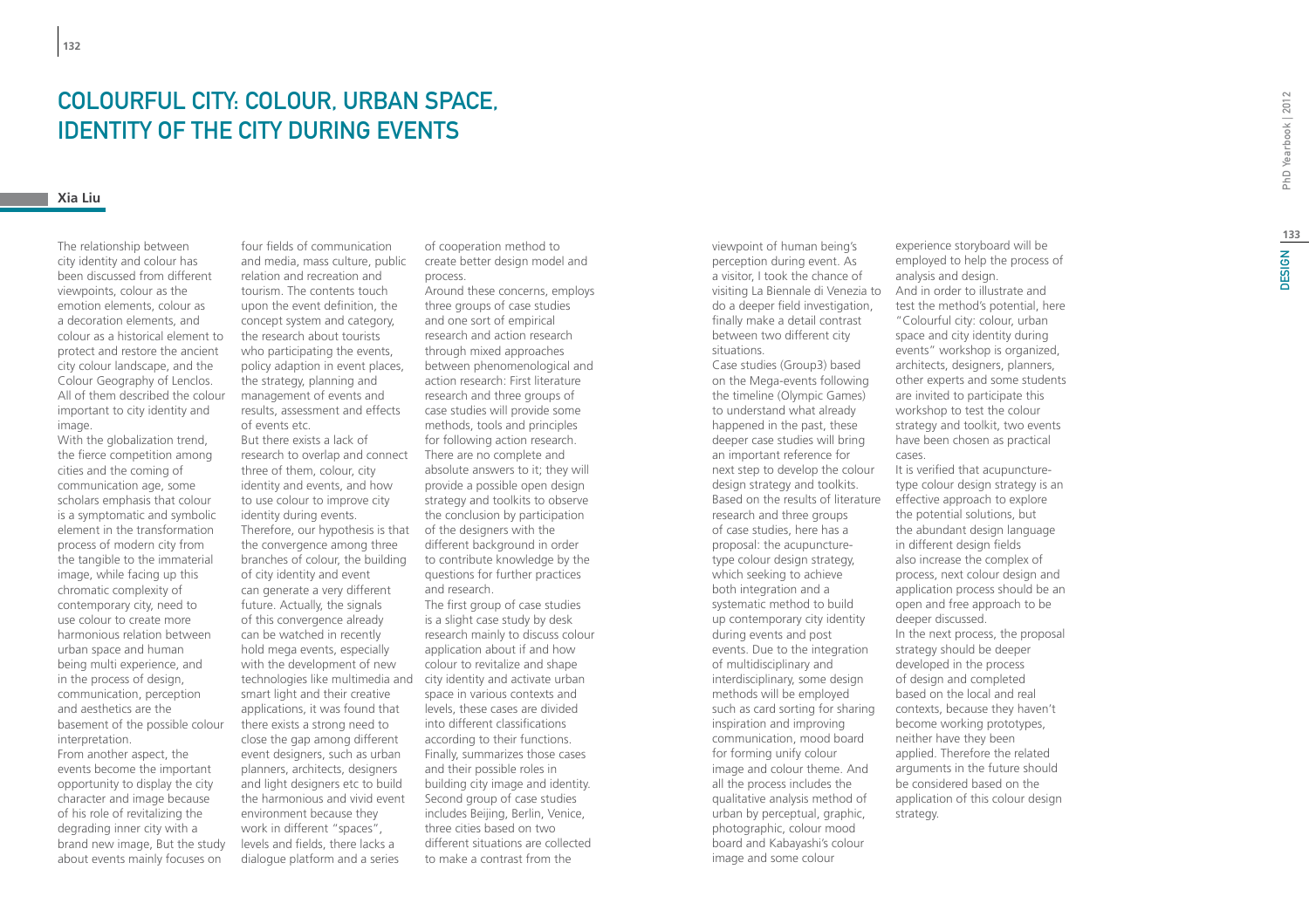# DESIGN, INNOVATION AND COMPETITIVENESS IN THE TEXTILE INDUSTRY Upstream Design Driven Innovation

# **Anna Lottersberger**

The Italian textile industry is facing increasingly more difficulties, as a result of the growing competition in the global market. Industrial enterprises which produce textiles for the apparel sector are by tradition labour intensive, but, but also deeply rooted into Italian production environment, renowned for the top-end intrinsic quality, but now obliged to adjust to the influx of imported textile products from the newlydeveloped countries, particularly those in South-East Asia, mainly from recent-developed countries in South-Eastern Asia. During the last ten years, the Italian textile industry has suffered a strong downturn in terms of the number of companies, employees and revenues; simultaneously the supply of places in higher education institutes for studies in textile majors has been drastically reduced in Italy. This doctoral research was

undertaken in order to study the dynamics of textiles invention processes, in order to outline promising trajectories of relevance scenario. The second was the to the creation of new textile products. The first assumption was that customers have always paid significant attention to the value of 'Made in Italy' hard break - apparel and design above all. The thesis proposed to move selected practices and theories, which were validated into these traditional design-led consumers' markets such as furniture and electronics, upstream to related B2B market, such as the textile materials' one. The literature review focused on two major fields of study: the

first was the world of textiles, involving the definition of 'textile', 'textile design' and the role of 'textile designer', and specifically the field of research and product development in

| TEXTILE<br><b>INDUSTRY</b><br><b>IN ITALY</b> | 2001    | 2005    | 2008    |
|-----------------------------------------------|---------|---------|---------|
| <b>ENTERPRISES</b><br>(NUMBER)                | 19.215  | 16.869  | 14.719  |
| <b>WORKFORCE</b><br>(NUMBER)                  | 227.000 | 183.900 | 168.004 |
| <b>EXPORT TRADE</b><br>$(MIL. \epsilon)$      | 18.359  | 13.942  | 10.184  |

**1. Elaboration of the data from 'TAC Ricerca per il settore Tessile e Abbigliamento', published by the Italian Ministry of Labour and Public Policies in 2009, which included the evolution of the Italian textile sector.**

aesthetic, symbolic, and emotional strategic design and design-driven the industrial context, followed by a wider analysis of recent changes in the global textiles theories connecting Innovation, competitiveness and design - specifically, design thinking, open innovation concept design, innovation. The Design-Driven Innovation model and tools, firstly theorized starting from 'Made in Italy' furniture best-practices seemed the most challenging for inventing new textiles, due to the innovation of technology, meaning and language of products.

> The lack of references on textile innovation, textile productdevelopment, textile design and textile design education was the cue to develop two empirical activities. The first was the exploration of the field through 40 preliminary interviews with key professionals from the textile academic world and the industrial one, and through the case study on the innovation processes in three Italian leading textile companies. Among these three firms, the second activity was based on the practice- centred approach of research through design.

Starting from the Design-Driven Innovation agenda, an actionresearch method was specifically drawn up with one textile company, in order to test a

|                                                            | <b>MICRO</b> | <b>SMALL</b> | <b>MEDIUM</b> | <b>LARGE</b> |
|------------------------------------------------------------|--------------|--------------|---------------|--------------|
| 360° PRODUCTION                                            |              |              | $\star$       | $***$        |
| <b>CONVERTER</b>                                           | $***$        | $***$        | $\star$       |              |
| <b>NICHE</b>                                               | $\star$      | $***$        | $***$         | $\star$      |
| <b>GLOBAL</b>                                              |              | $\star$      | $***$         | $***$        |
| <b>LOVE-MARK</b>                                           |              |              | $***$         | $***$        |
| <b>CONTACT</b><br><b>WITH THE TOP</b><br><b>MANAGEMENT</b> | $***$        | $***$        | $\star$       | $\star$      |
| <b>INTERNAL R&amp;D</b>                                    |              |              | $\star$       | $***$        |
| <b>BUDGET</b>                                              |              |              | $\star$       | $***$        |
| <b>NETWORK</b>                                             | $***$        | $***$        | $***$         | $\star$      |
| <b>VARIOUS PORTFOLIO</b>                                   |              | $\star$      | $***$         | $***$        |

**2. Necessary requirements for a Design Driven Innovation process matched with companies' dimensions: '\*' medium presence of the criterion, '\*\*' for high presence of the criterion.**



### **3. Elaboration of the Scheme of DDI (Verganti 2009).**

design-driven research paradigm and to develop new concepts for a new textile material. The first phase included direct participative observation of the ordinary activity of research and product development of the company, in order to gain the trust of both the executives and the other team members, to deepen the knowledge of the company and gain insights into the competences within the textiles chain.

A second phase consisted of the formalization of the Design-Discourse network of the company into a Design-Driven Laboratory, involving 5 players external to the company: 3

artists, a new- technology advisor for a Venture Capital new-tech exploration and a textile material Engineer working as technologytransfer manager. Only the third phase was a faithful reinterpretation of a Design-Driven Innovation model for the development of new concepts for textile materials. In this case, the researcher played the brokering role of the Designer. This step involved the launch and management of the research activity with the artists and the international exploration of new technologies and studies for textiles. At the end of the third phase a presentation of all the outcomes, both from the artistic

and technological research, was made to the company staff, and the two shared concepts were elaborated upon.

The main results of the research are the novel model of textile design, specifically for the Italian industry, and the adoption of an explicit Design-led Practice by a B2B textile company. The original contribution of knowledge of this research is the refined definition of textile design practice and a proposal for the role and competencies for textile designers. Thus, a partial validation that a design-driven approach is desirable for the invention of textile concepts and innovation of textile products was achieved. Although one fully developed project may not be sufficient to confirm the reliability of the Design-driven Innovation model within the textile industry, the elaboration of the theories also derived from this case opens new trajectories for future development in textile design and research in textiles.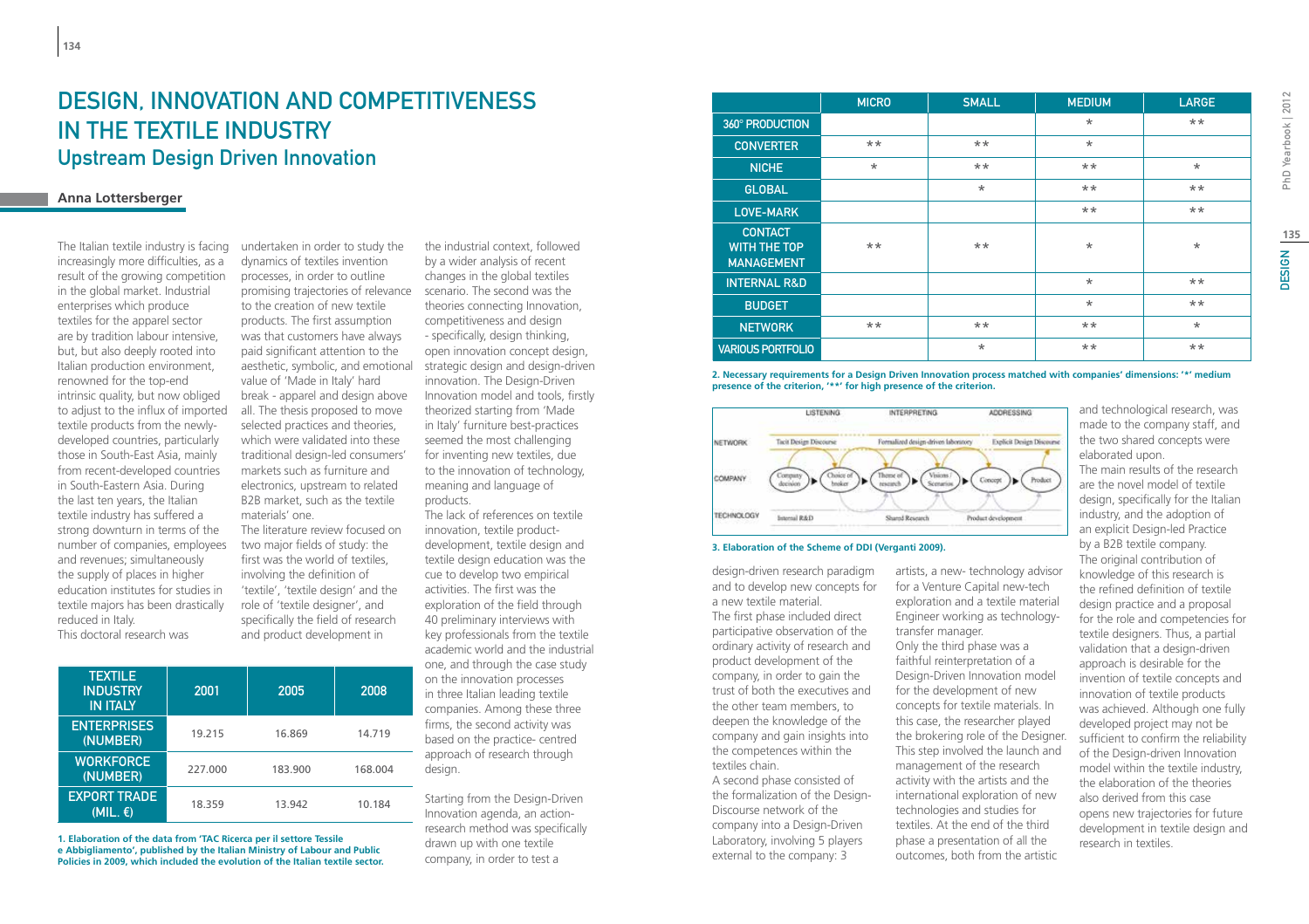# THE PHYSICAL COMPUTING AT ENVIRONMENTAL SCALE, AIMED TO THE OFFER OF SERVICES AND THE CREATION OF A SYSTEM OF RELATIONS BETWEEN PUBLIC SPACES, TRADE AND RESIDENTS

### **Innocenzo Rifino**

The study here summarized, examines a historical intersection between the ubiquitous computing discipline and the design of specific urban artifacts commonly known as totems or kiosks. This intersection is performed on two levels:

- ∙ in functional terms to the offer of services and the creation of a system of relations between public, business and residents
- ∙ from the point of view of the interface in order to integrate the potential of "ambient intelligence" and "physical computing" to an interactive artifact placed in a urban environment.

Ubiquitous computing, or ubicomp, is an emerging field of computer science that seeks to increase the potential of everyday objects and physical environments by introducing invisible computational capabilities, interconnected, sometimes camouflaged into the efforts have been launched usual behavior of users. Sometimes a change of technology has implications that are so epochal that everyone must deal with it, adapt, or prepare to them. The revolution in information technology known as ubiquitous computing is the most recent change, and is starting to make an impact in the practice of designing digital artifacts, and also in the business of the same.

The term "ubiquitous

computing" was coined by the mourned Mark Weiser, in the work at Xerox PARC, and dates back to late 1980. He saw ubicomp as the logical consequence in our relationship with the digital tools we use. This effect is intrinsic in the historic reversal of the ratio between users and digital devices available: from many users sharing a device to many devices at the service of each user. This multiplication is now becoming so high and pervasive that now tends to overlap two (sometimes three) to one with artifacts, at least in common use. As described Weiser, ubiquitous computing consist in the ability to process information of the PARC "tabs", "pad" that has left behind the desktop, and was distributed throughout the built environment: "Invisible, Tech University in the late 90's but everywhere." Weiser was not the only one with ideas in this regard. Similar

from a wide variety of think tanks, corporate "visioning centers" and academic research facilities. At the same time has created a global language slang as reference to this discipline, in which the terms ranged from "pervasive computing" to "ambient intelligence" to "tangible medium" to "physical computing".

So far, most of the projects "ubiquitous" who have seen the card, equipped with a Radio light consist in tailored pieces



**1. Conceptual visualization of the project idea.**

made so impromptu, prototypes designed by engineers with in mind the needs and preferences of other engineers. Examples include the first implementation and "boards", a transactional "Smart Floor" by Georgia or most recent "Red Tacton, body-area networking" NTT's system that uses the body's own electrical field to transmit information wirelessly. These are, mostly, some of the many proofs of concept, not nearly enough stable and refined to address the congestion that would be endlessly subjected to an artifact daily use. In any event, there is a steady flow of applications that migrate outside the laboratories. In 1997, residents of Hong Kong have begun to use a single smart Frequency Identification (RFID)

many purposes: to buy a ticket while on a bus, or a snack at the store corner, or even to open the implementation of countless front door of the house. A startup company, based in Pittsburgh, named BodyMedia provides a system for wireless monitoring of their biometric data is often little more than one patch. The information collected is interpreted using a visualization software that creates a "documentation of the whose nodes are represented physiology of the body", which can be shared with the doctor through a website. Meanwhile, other companies such as Samsung, Intel and Apple, have shown unprecedented opportunities in the area in which amorphous converged communications, information and entertainment, and all are developing applications to corner the market of so-called "digital home". The house itself, the clothing, the store become sites of processing and mediation information. The ordinary artifacts are reinvented as places where data is collected, evaluated and made input for subsequent actions. And all the familiar rituals of daily life, basic things like how to wake up in the morning, going to work, or buying in a grocery store, are rethought as an intricate dance of information. In South Korea, an entire city

called New Songdo is being built from scratch with ubiquitous technology built into every door, every bus stop, even in the trash. Apparently, a life in New Songdo (or another of the "u-city" today are in the program) would be simplified and made less challenging

chip, called "Octopus" useful for at every step through the application of data in the computations necessary for the newspaper. The measurements provided include many aspects of life: the weather displayed on the bathroom mirror in the morning, the bonus credited to your account for the proper disposal of recyclables. These systems rely on a wireless communication infrastructure, by embedded processors and embedded in the urban artifacts, and show the potential and the style of interaction typical of ubiquitous computing: a transaction between a person and a computer system proceeds automatically without the need for action to be expressions of a user's explicit will, of his intention, or simply without the knowledge of what is happening. This complex process can be defined as "computing power and information processing dissolving in behavior".

> What could be the impact of physical computing on the experience that citizens have of the urban environment? How to design consistent and interactive urban artifact? The study analyzes a variety of different factors that all compete to create a (pragmatic) responses to the questions set out above. First factor is the possibility offered by sensors and actuators to enable interactions that take place in an explicit way (as is usual in the discipline of Human Computer Interaction), but above all that can happen implicitly based on behaviors commonly assumed by citizens. The implemented

project idea and the general approach follow an essential and minimum approach, in the belief that the script of the mode of interaction should follow the common sense of poise and does not require that users input unusual gestures. The second contribution concerns the technical implications (also ergonomical) of the design of a graphical interface that works in a public environment. An interface that will appeal to different types of users, classified on their level of awareness and attention to media content and, even more simple, based on the proximity between users and artifact in the urban space and on the number of the individuals themselves. The third point of interest is in the considerations arising from the observation of the prototype in use. Hence the final identification of theoretical categories for the design of complex interfaces (implicit / explicit, graphic / physics) for an interactive artifact in an urban context and audience. The project is supported by the analysis of multiple case studies. The most significant

are derived from experiments conducted by research teams respectively at Tangible Media and SENSEable City, both at the Media Lab (MIT). The The first in the discipline of digital interaction through physical interfaces, the second observation of urban behavior. The project described in this study qualifies itself as an intersection between the two disciplines. The proof of concept was tested in an interactive totems designed and created for the municipality of Mantova.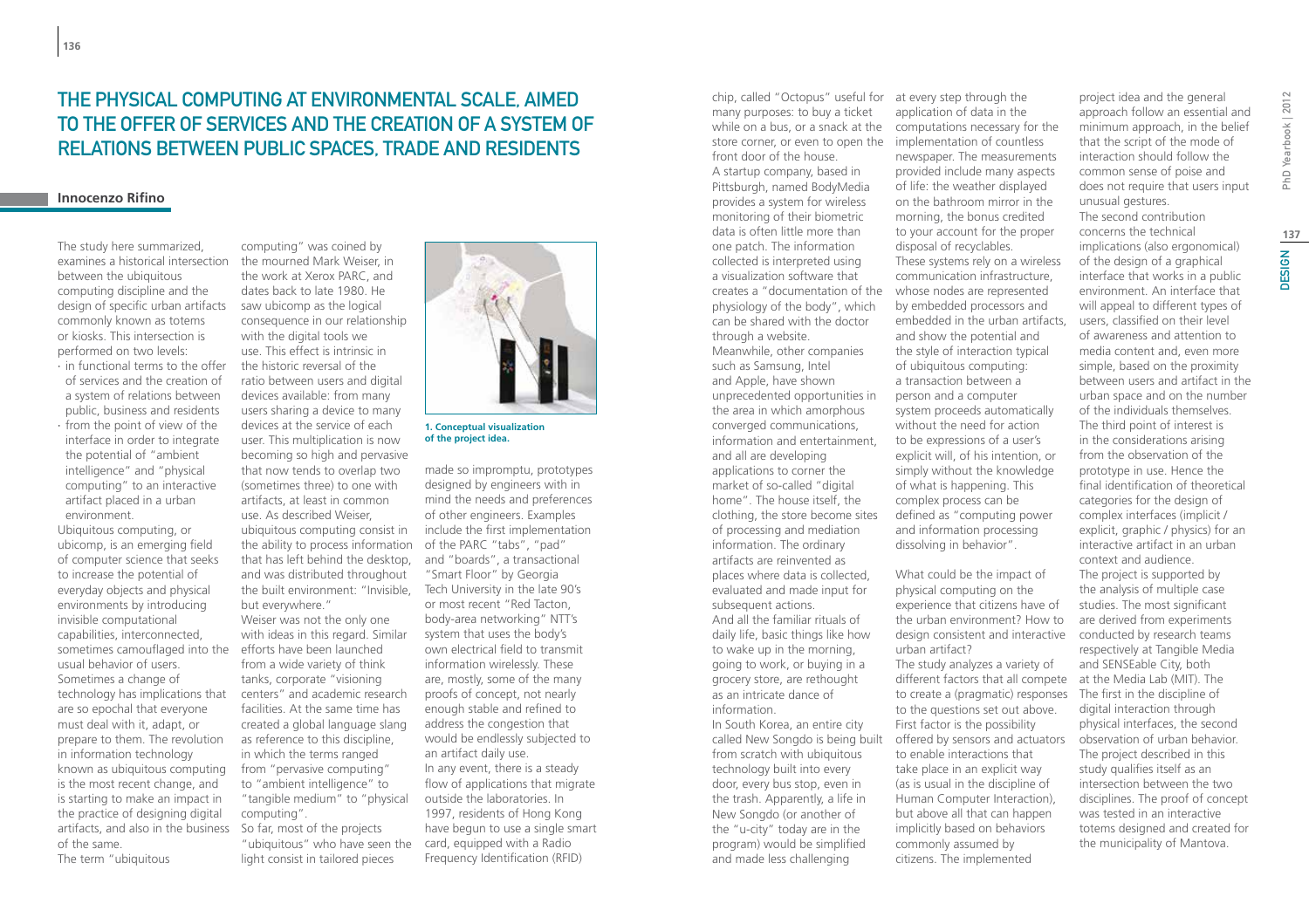# Sociality and Meaning Making in Cultural Heritage Field Designing the Mobile Experience

# **Davide Spallazzo**

The large-scale access to cultural resources together with the current change in the audience expectations has profoundly modified the contemporary visiting model, which often rests on passive contents' consumption, and it's unable to fulfil the objectives of education and enjoyment fixed by ICOM for museums.

Digital technologies and in particular mobile technologies are often pointed as a driver for the change and the next wave of innovation, but the employment of these tools in cultural heritage field is anything but unproblematic. The research fits within this problematic area and aims at providing designers with a design framework and process, able to guide a conscious design of the mobile experiences, fully exploiting the potentialities offered by mobile technologies with clear objectives and the awareness of the means to

achieve them. Secondary research and case studies are the methods employed to build the design framework cited above, analyzing three main domains: mobile technologies and its applications in museums, cultural learning, sociality issues within cultural institutions and the world of games. The intertwining between mobile devices and museums

has a long history which dates back to the second post war and is today characterized by a new bursts of excitement: the sector of mobile technology is indeed growing fast and the new potentialities offered by smartphones open to new models of visit, but several academics, critics and museum practitioners agree that this technology isn't still fully exploited in the field. The main hypothesis on which this dissertation relies is that a designed use of mobile technology during visits to museums, cities and cultural institutions can enhance learning and social engagement. The theories about learning in museums and cultural those regarding mobile learning but they all share common references to broad learning theories, such as behaviourism, constructivism and socio-cultural theories. Relying on these points of contact, three main learning approaches are proposed

as guidelines for the design framework: a focused approach, providing visitors with precise information; an immersive approach, which provide visitors with an engaging experience; a collaborative approach, which attaches importance to socialization among visitors. Museums and cultural

institutions are several as well as Simon is used within the design institutions are indeed social spaces in which people gather, socialize and share experiences, giving life to diverse social configurations during the visit. The models of sociality proposed by Debenetti is used to scaffold the design framework: the fusion visit, which stems from a complete sharing of the experience; the private experience, characterized by the total absence of social interaction; the separated visit, in which accompanied visitors decide to have separated experiences; and finally the pursuit of social interaction. Visitors can also be socially engaged at different levels and the five step scale of social engagement proposed by framework: from a passive contents' consumption to direct social engagement, going through contents' handling, web 2.0 dynamics and indirect social engagement. Sociality and engagement are also the filters used to map several applications of mobile technologies in cultural heritage field, analysis which shows mobile gaming as an interesting

field to be addressed in order to gain insights and to draw mechanics of interaction. Play and game, since the first "serious" definition by Huizinga, are indeed often pointed as powerful tools to engage



**1. Design framework: diagram of the main steps.**

people socially in enjoying and learning activities and secondary research has allowed to identify the defining traits of games, useful to scaffold the design framework and to analyze cases and best practices: liminality, rules, players, story and conflict are identified as the most recurrent characteristics of game and mobile gaming. Fourteen cases in which mobile technology and gaming are used framework from the analytic to enhance the visit experience, are analyzed in depth, in order to gain insights into issues related to mobile gaming, learning and sociality, helping to test. structure the design tool, that is the final output of the research. The resulting design framework is structured through four main phases - analytic, creative, implementation and test - those of a common design process: brief and analysis, concept, implementation and evaluation



### **2. Some images from the testing session of Looking for Achille Castiglioni.**

plus some iterations through a recursive process of corrections and tests.

The first two phases are characterized by several sub phases, that guide developers in the definition of the mobile experience through a sequence. more or less linear, of decisions. The thesis describes all the units encompassed within the phase to the creative, that ends with the creation of the project scenario, while it doesn't deal with the implementation and

Two pilot project have been developed employing the proposed framework: the first, Looking for Achille Castiglioni (LfAC), has followed the entire process and is now a working mobile experience, while the second, developed with and for Museo Glauco Lombardi (MGL),

has reached the end of the creative phase and hasn't been yet implemented. The design framework has proven to be useful in supporting the design of mobile experiences for museums and cultural institutions, helping developers to take into account all the critical features and to optimize the design process. The tool has also proven to be flexible enough to give birth to very diverse experiences: LfAC is a free multimedia tour played in downtown Milan, while for MGL two experiences have been designed, an indoor role playing game addressed to families and an outdoor location-based narrative experience. The main contributions of the research, from the point of view of design discipline, are twofold: an extended role of designers that assume a key function in building mobile experiences for museums and cultural institutions and a new tool in designers' toolkit. The structured attempt to foster a chemistry between mobile technology, cultural leaning and social engagement through a design approach is therefore the main contribution in the

design discipline but it also fits within the broad current debate about mobile interpretation for museums and cultural

institutions.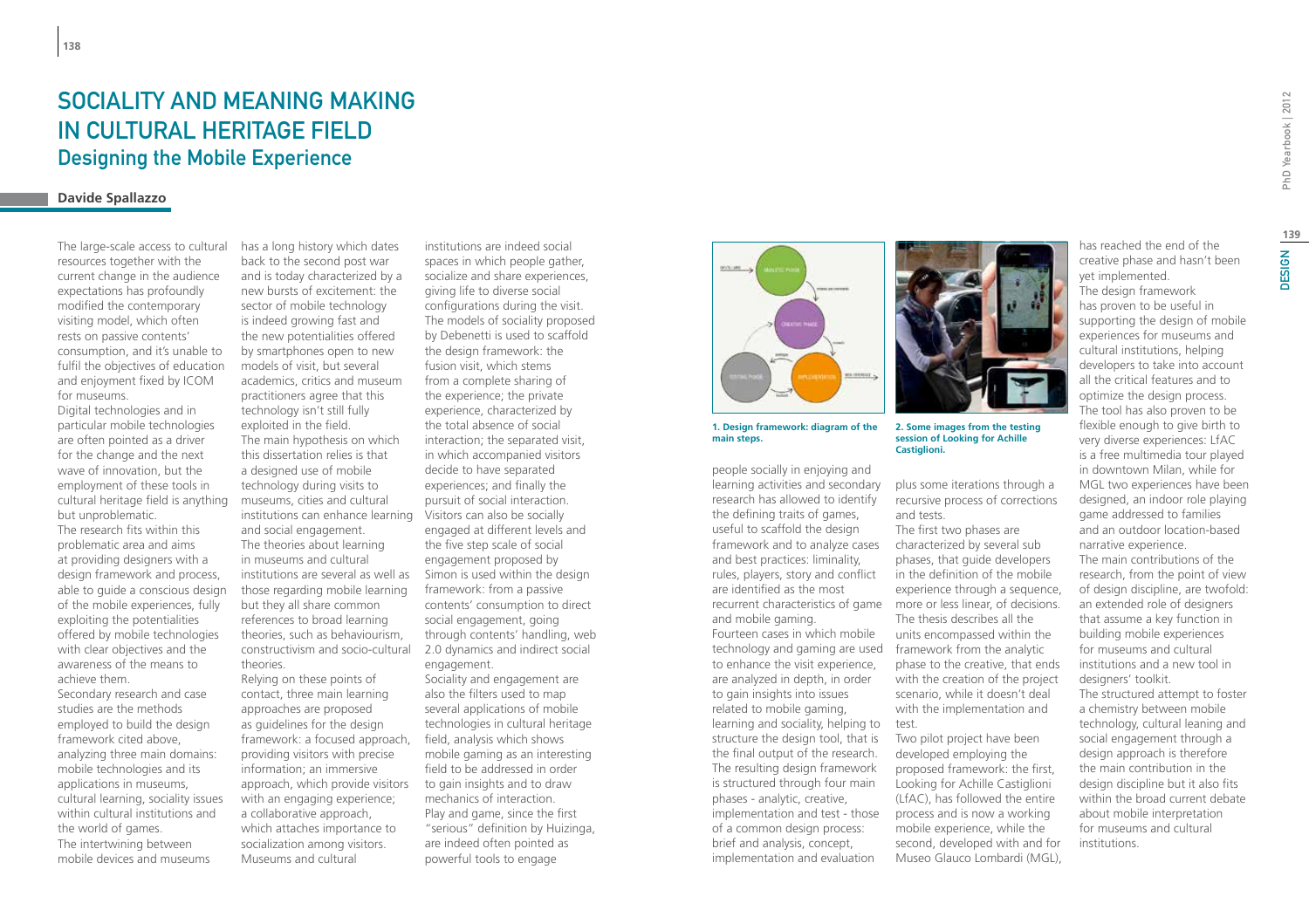# **EMBODIMENT OF EMOTIONS** through Wearable Technology A practice based design research

# **Secil Ugur**

### **Aim & Methodology**

Today, people are in an era of digitally mediated HHI (human-tohuman interaction), which cannot provide full sensorial contact and therefore, emotions cannot be communicated completely. On the other hand, the intimate cover of the human body, i.e. garment is the interface, where many personal traits are embodied. With the improvements in textile and electronics industry, this embodiment can be carried on a higher level, where the garments become dynamic interfaces and extensions of the human body. The aim of the PhD thesis is to explore the communicative level of wearable technology through turning it into a living surface, which can convert digital data to physical in order to provide an emotional communication. This research aims to carry Human-Technology interaction into an alternative context, where technology dissolves in use and starts serving for enhancing Human-Human interaction. The research aims to answer the following questions:

Multi-disciplinarity | How can multi-disciplinary approach open new ways to design wearable technologies?

Soft and Hard| How can a designer integrate technology and garments by fulfilling aesthetical needs?

Sensorial Experience | How can wearable technology awaken sensorial perception?

Social Enhancement | Can wearable technology be a social medium to create new social interaction?

Ethical Issues | Can a garment that mechanically move and expose the inner state of the wearer be worn in public?

The PhD is based on the methodology of research through practice that includes prototyping and testing wearables that can embody emotions. Rather than reaching to specific results, this PhD aims to open up new questions that can be inspiration for designing new technological artefacts and interactions. Observing the interaction between the user and prototypes, the research overreaches the quantitative data and brings out qualitative data that can be used in order to give rise to new design approaches and practices. The methodology is a loop that consists of five steps: explore, theorize, act, observe and reflect. For each prototype there is the same sequence of exploring, acting and observing procedure. The reflection on the results of each test gives rise to a new research question that needs to be explored based

on a multidisciplinary literature reviewing.

### **Literature research**

The literature review stresses on three ways of extension of human body: skin, clothes and technology. Skin is the most intimate cover of human body that creates in and out distinction. The research addresses on this mysterious cover of human body, how it undergoes a change during the history of art, science and design. Secondarily, it focuses on garments that are second skins of the human body and their smart evolution with the improvements in material science and electronics. 1The research focuses on the third extension, technology, through underlining the issue of phenomenology with a view on technologies as prosthesis of human body. On the other side, a literature on emotions is reviewed by addressing physical, psychological and social levels according to scholars. The literature research finally addresses the emotion issue with the light of design

and technology, by addressing emotional design, affective computing and emotional intelligence and concludes the review with a discussion and examples of how technology can mediate emotions.



### **Hypothesis**

The PhD argues that wearable technology can give new forms to social patterns through enforcing the wearer's existence and sensorial experience. Emotional technology can strengthen social bonds and reconnect people in a way, where the emotions are not hidden anymore, but shown as tangible artefacts. Besides, this can be transferred apart from the human body to other bodies in order to enforce the quality of communication over a long distance. To verify the hypothesis a scenario generation was done through dividing the interaction into three modalities: Me|Myself, Nearby and Faraway. In order to go deeper into each scenario, various product ideas were built as real and virtual prototypes.

### **Practice based research**

In the practice part, user surveys were done in order to provide



**1. Social Skin. 2. EMbody.**

communication through wearable In the virtual phase, an animated initial findings to understand the human body-emotion relation and user acceptance for wearable technologies. According to the results, two phases of prototyping were done: virtual and physical. virtual dress was built by using 3D modelling tools in order to analyse user perception on moving garments and emotions. This user test provided findings about movement and emotional perception for developing the physical prototypes. The physical prototyping includes two series of products: Social Skin and Embody. Social Skin (Fig.1) consists of four wearables that can communicate emotion to nearby person. These prototypes were built base on biological data measurements through body sensors. On the other hand, EMbody (Fig.2) includes three wearables that were built base on gestural measurements and multimodal sensorial outputs.

These prototypes provide a tacit emotional language between two people in far distance. Each prototyping phase is followed by user tests, which explore different interaction issues. The tests were done in both controlled settings and real context; and obtain quantitative and qualitative data.

# **Conclusion**

The results of the research show that although cognitive labelling of emotions can vary from one person to another, the sensation that they elicit can have similarities. The research argues that visceral sensation can be more descriptive than labelling emotions with words. The user tests show that simulations of different sensation, such as heartbeat, can be effective in communicating emotion in long distance. The results show that touch can create intimacy, attachment and a direct interaction. On the other hand, the research findings show that people are more comfortable to express their emotion with a self-activated system rather than an automatic system that tracks their biological data. The research contributes to knowledge by providing a methodology of design practice for designers of wearable technologies and opens up a new negotiation of theory and practice for a multimodal sensorial communication of emotions through technology.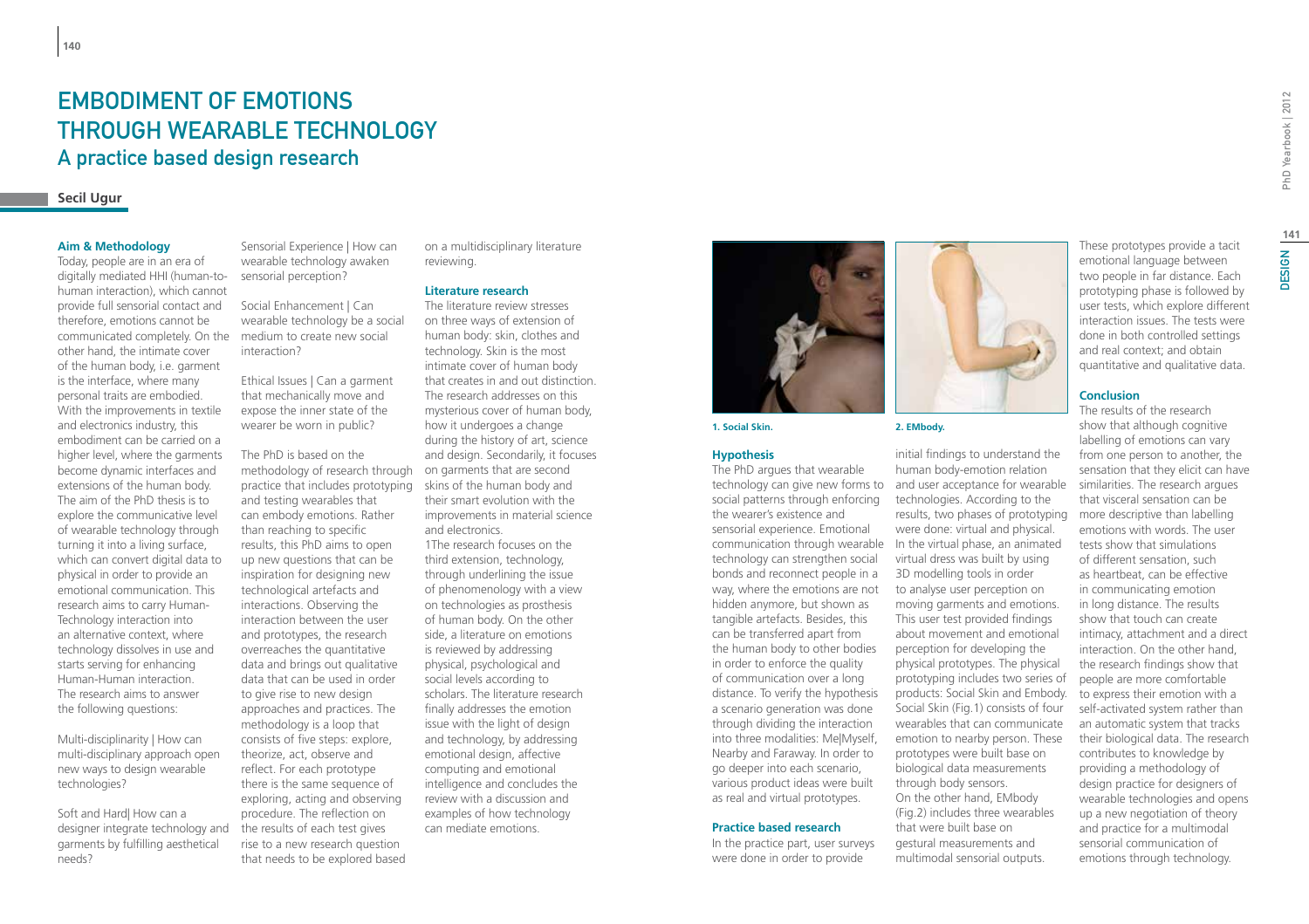# **142**

# COLOUR DESIGN EDU SYSTEM For a systematic and creative approach to an interdisciplinary colour education in design

# **Valentina Vezzani**

The Colour Design Edu.System research has been stimulated by the investigation on the contemporary colour scenario that Laboratorio Colore, Indaco Department of Politecnico di Milano, conducted between 2007 and 2008. This previous research allowed us understand the complexity of relationships among different and numerous disciplinary fields, production and project areas. In addition the results have been useful to start thinking about contemporary colour culture: is it important? if yes, in which fields and how? how has it developed during the time? What are the needs and problems of today?

To answer these questions, moreover the understanding of colour complexity and the lack of a shared knowledge on colour, the research has been based on the exploration of four macro-themes: interdisciplinarity, complexity, design and education. Given the encyclopaedic nature of colour and the consequent impossibility to address the issue as a whole, the development of a unique methodology for all the disciplines that study it can't happen. On the contrary, a more and more marked sectoralisation of research in areas, however, not always in communication between each other has been favoured.

There is a strong will of knowing, exchanging, and sharing

concepts and tools about colour, to activate interesting new thinking contaminations, and spark new research and testing processes. This is demonstrated by the growing number of organisations (i.e. associations, societies, discussion groups) and opportunities of dialogue (i.e. events, national and international conferences, festivals) where the numerous expertises and cultures meet and stimulate each other. The will is not enough, and the risk of creating a 'Babel' – because of different backgrounds and languages – suggests to focus on the communication aspects.

The analysis of the colour scenario and contemporary colour knowledge has brought to frame the research question: "is it possible to manage the colour scenario, according to its interdisciplinary dimension, through the culture of design?" Design, here considered both as design thinking and practice, is a tool, a 'knowledge agent', and thanks to its creative and systematic approach, it can give complexity any different configuration, easier to be understood and used. Design thinking allows to move in a multiplicity of points of view and jump from one to another, to get a meta-point among all the different perspectives. In addition, the science of design could shape into a fundamental and common

ground for action and intellectual communication through art, sciences and technologies. This doctoral research focuses on more specific questions:

\* how to share knowledge to support the construction of a global vision on colour?

\* is it possible the construction of a common language that allows the dialogue among the different expertises and disciplines involved or interested to the colour scenario?

\* can education have the key role being an opportunity to create a real shared colour knowledge, respecting the parameters of interdisciplinarity and complexity? Education turns out to be important because it allows to sensitize people of colour issue, and prepare of interdisciplinary learning and research. In fact, it can be designed according to systematic and creative activities. From the student perspective, education is an opportunity to get new methods and tools for managing specific knowledge, apply theory into practice, and finally dialogue with other disciplines and languages. Then the research has been focused on the development and testing of an educational tool, that can support the research in the articulated world of colour, and prepare to the construction of a systematic and simplified knowledge on it. The context of design schools,

where Colour Design Edu.System Toolkit has been created and tested, was chosen because the Design discipline and practice demonstrate an high level of complexity, interdisciplinarity, then a large number of variables to be held under control through a systematisation.

The aim is to educate students to the wide and articulated knowledge of colour, and let them become aware of it and, particularly for the design area, of its importance as design component.

To design colour it is necessary to know about it, and have some tools to dialogue with different disciplines and 'languages'. The Colour Design Edu.System Toolkit consists in a set of cards to support and manage the phases, and the Index (made by a set of cards too) with brief theoretical contents, to support the use of the cards and stimulate cards, in which some basic deeper researches about colour. It is both a propaedeutic and supplemental tool for the design activity – that is a process partially personal in which the young designer finds and tests his own methods and tools to move across different design fields. After the first process of data collection (by literature and desk research, case studies and a quick survey), the Colour Design Edu. System Toolkit has been tested through action research strategy

research-analysis and meta-design The use of this system of cards is in three design schools, different for culture and approach to design practice. In particular, the cards have been tested at the École Nationale Supérieure des Arts Visuelles 'La Cambre' in Brussels (Belgium), at the School of Design of University of Leeds (UK), and at the School of Design of Politecnico di Milano (Italy), to verify the usefulness of the toolkit during the design process, thus to provide students a tool to research, dialogue and organise the colour and design complexity during both the analysis phase and the so called meta-design phase. Finally the testing through workshops helped to understand the functionality of the cards (titles and categories) and their contents. integrated and supported by the Index, made by a set of cards in

system with the above explained notions and theories about colour are contained. The Colour Design Edu.System Toolkit has been designed also

for teachers that can manage in a systematic, creative and interdisciplinary way the didactic and research activity especially in a design studio situation. The pretension of Colour Design Edu.System is to be useful not only in the design field, it could be open to different fields of research and dialogue. As a tool

culture.

for colour interdisciplinarity, it can gather different cultures and disciplines to contribute to the colour culture construction. Hence, the concept of design community – 'design' is here understood according to the Latin term *pro-jèctus*, that means 'throw forth', i.e. an idea, a concept – has been taken into account when the use of the Colour Design Edu. System educational tool becomes an opportunity for different expertises with common goals (in this context, concerning with the colour subject) to overlap the cultural and disciplinary barriers between art, science and technology, which still exist and don't ease the rising of true and innovative 'contaminations'. Potential developments for the Colour Design Edu.System are forecast in the world of web, the today's best 'place' for meeting and sharing knowledge. By developing a web platform, or better, linking the educational tool to an existing on line service for the colour scenario – for example, "Coloret", developed by Laboratorio Colore, Indaco Department of Politecnico di Milano (www.coloret.polimi. it) – different disciplines and expertises will gather, creating a systematic colour community that contributes to the dissemination of an interdisciplinary colour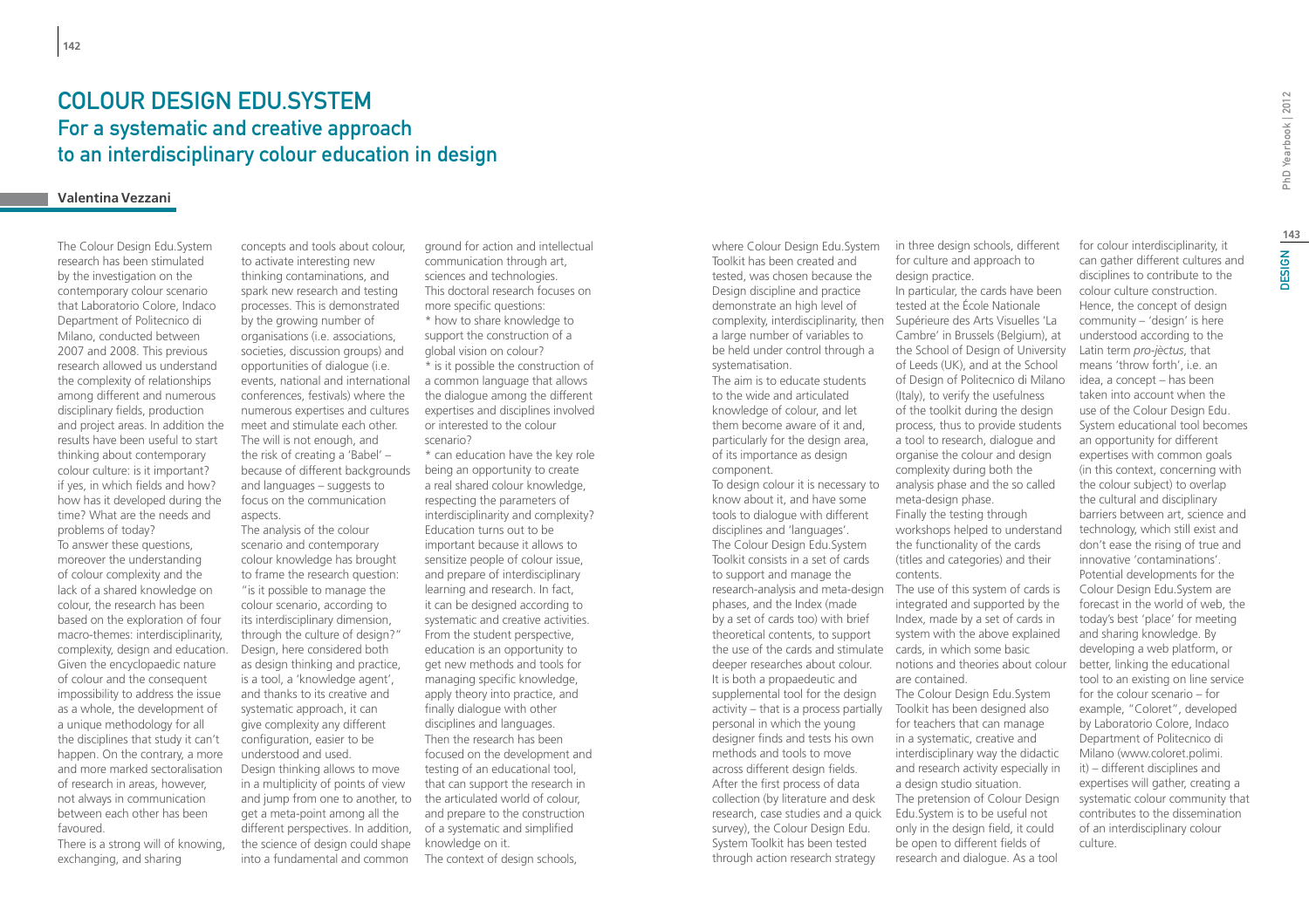# THE PROJECT OF THE DETAIL AND OF THE ORNAMENT AS potential mediator of the value (material and non material) in the italian fashion system Tools and methods for the research towards innovation of the Details Fashion Sector

# **Anna Sara Zanolla Mancini**

This research focuses on the Details Italian Sector of *Made in Italy* trying to find applicative hypotheses of support, tools and methods for its Small and Medium Enterprises. In the creative and productive process of a fashion object (dress or accessory) the contribute of the details and the ornamentation applied to it seem to emerge and become more and more important in the sense and in the technological contribution that they can give. Due to both social and economical reasons that are the rising of the BRIC Countries, the lower cost of labour, the reduction of quality of the products, the real risk of falsification and also the constant dwindling of the will to or purchasing power of the consumers, *Made in Italy* and its Sectors are fighting against this whole phenomenon without effective tools and methods. They that are extricating themselves are trying to escape from this stagnant situation: can design be part of the solution? During the research period a theoretical analysis of the concept of *detail* and *ornament*  was made with a *design oriented vision* but also the support of the humanities both de-structuring their meanings and working on the phenomenology of the project of the detail and the ornament in the design discipline. At the same time, a desk and

field research about the Italian Fashion System, the concept of *Made in Italy* and the Italian Detail Sector has permitted to understand the importance of the material and nonmaterial value of the Italian fashion product, that often through the detail and the ornament becomes knowledge and capabilities to a unique, non reproducible, significant and sensitive product. The relationship between the product and the detail takes origin in the creative and productive process, where the "Detail SME" executes often specific requests and orders made by the fashion Brand. In the complex and difficult economic context, adding value and identity to the fashion product becomes a need: the detail can't remain the result of execution processes. Besides, next to the "conventional" fashion, a new generation of fashion designers among the strict rules of the conventional fashion and trying to find their own way to design and produce their collections is slowly appearing: a new context with new dynamics that takes part to the creation of the *Made in Italy* can be involved in knowledge and skills sharing. Besides, this Sector can reach directly the society, that is groups of it or specific communities, as the *makers*, that request *enabling*  can be planned, but due to *platforms* where it's possible to

participate to the process and that permit them to connect with each other.

To change these directions and be part of the process in a push way, putting the detail and the ornament in the centre of the main project, the SME needs innovate it, its own processes and structure. To put in practise this hypothesis and to experiment new processes in which collaborative platforms for sharing knowledge and skills are built, three different actions where done: an explorative action in the education context trying to understand the potential role of the designer/ researcher in the process of innovation applied to the Detail SMEs; a design practice in India for the valorisation of the technical skills of the fashion handicraft through collaborative actions; a research/action experience in the educational context to experiment methods of transferring knowledge about the Detail Sector through a workshop. These actions made possible to focus on the importance of the educational aspect both for the SMEs' actors and workers and for the future researcher/designer that can be the link for the Sector to knowledge and the research. Several educational programs the complex and specific



**1. Tagcloud of the words found in the definitions of the term 'ornament' inside italian vocabularies.**



**2. Details and ornaments: product typologies of the Italian Fashion Details Sector.**

characteristics of the Italian Fashion Sector a specific concept of a specific educational program has been made and inserted in the up coming Master in New Tech-Style Design promoted by the School of Design of Politecnico di Milano, Poli.Design and skills exchange and the Consortium, ISAD Superior Institute of Arts and Architecture (Milan) and the General Confederations of Industry of three Italian Industrial Districts (Como, Lecco, Bergamo), where open and collaborative knowledge and skills exchanges will be practiced. Next to the educational aspect of the research, design can give tools to the Sector through the practice: best ones have been analysed, mapped and finally interesting and applyable aspects

from their un-codified actions have been extracted, to develop possible strategies design driven that involve the designer as the mediator/knowledge worker/ manager/ researcher, the SMEs as active part of the knowledge community of both professional and non professional contexts. This actions focused on education and tools for the Detail Sector can be split into six main outputs and direct consequences that are: ∙ *about people*: a change in

the relationships among the actors inside the Enterprise and outside it, where the researcher/ designer is for the first time put in this Sector, the SME learns from the community and also gives technical knowledge to

it, the Brands that more and more need scenarios of possible applications of the detail in even less time can obtain innovation (both sensitive and technological one) on its products, new groups of people, workers and researchers are created; -*about process*: a different way of manage the creative and productive process, where the Detail Sector can guide the innovation through collaborative practices; ∙ *about methods and tools*: educational and training actions are mixed with new practical approaches of learning by doing together; - *about products*: the specificity, the peculiarity and the identity of the fashion product is spread through the detail that cointains the results of the innovative creative processes activated; ∙ *about the System*: the Details Sector sells commodities or services no more, but also contribute to the designing of the sense of the Fashion Product; the value of Made in Italy as material and immaterial one is improved;

∙ *about how*: the most important point, because it involves social, economic, creative and productive dynamics that are shared through online and off line social platforms.

To sum up, to innovate the detail and the fashion ornament as potential mediator of both material and non material value of Made in Italy, SMEs of the Detail Sector can restructure their creative process improving collaborative processes in education, research and creative actions with the designer/ researcher through community practices.